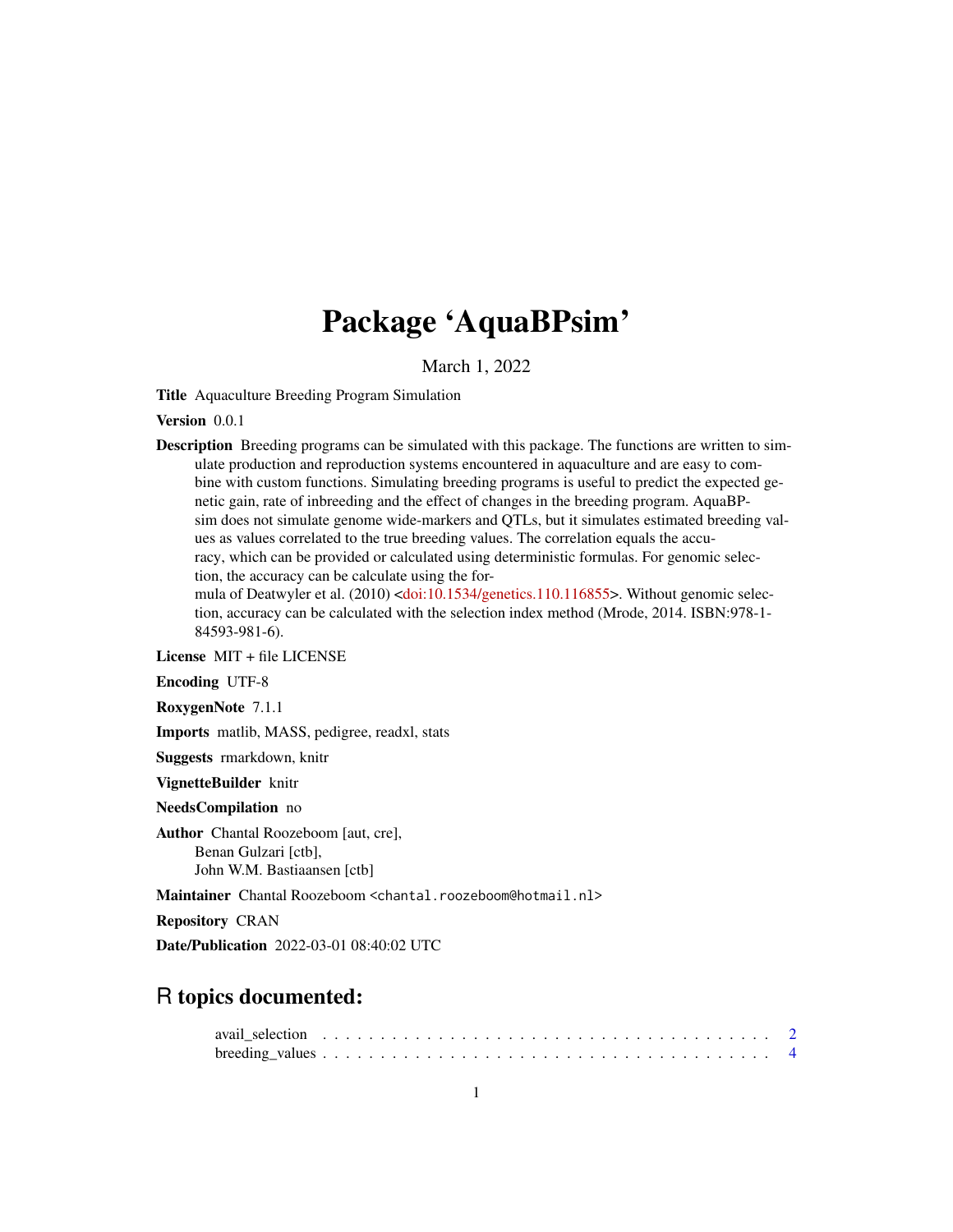## <span id="page-1-0"></span>2 avail\_selection

| Index | 37 |
|-------|----|

avail\_selection *Available as selection candidates*

## Description

Function to determine which fish are available for selection. Fish are randomly chosen.

## Usage

 $avail\_selection(gen, batch = 0, presel = 0, surv = NA, fish\_per\_FSfam = NA)$ 

## Arguments

| gen    | The generation of the fish.                                                                                                                                                                                                 |
|--------|-----------------------------------------------------------------------------------------------------------------------------------------------------------------------------------------------------------------------------|
| batch  | The batch of the fish. Default is 0. It is possible to provide a vector with multiple<br>batches.                                                                                                                           |
| presel | Identifies which preselected fish are available for selection. If no pre-selection<br>took place, then presel should be $0$ (= default).                                                                                    |
| surv   | Proportion of fish that is assumed to survive till the moment of selection. Either<br>surv or fish per FSfam need to be provided.                                                                                           |
|        | fish_per_FSfam The number of fish available for selection per full sib family. Fish are randomly<br>selected within a full sib family if fish_per_FSfam is specified. Either surv or<br>fish_per_FSfam need to be provided. |

## Value

This function will make changes to the data frame called 'ped'. Fish that become available as selection candidates will be assigned a 1 to their column 'selcand'.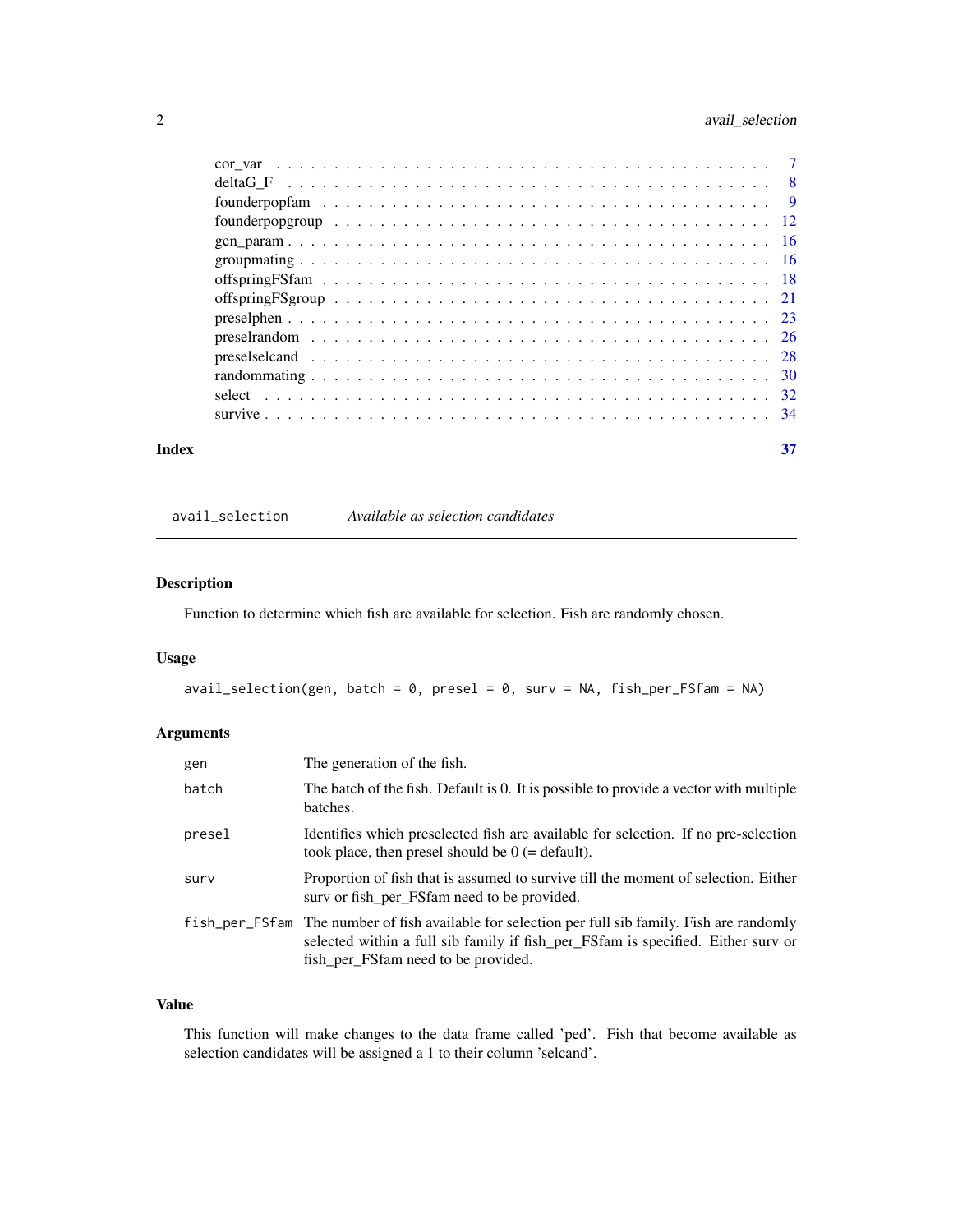## avail\_selection 3

```
ped <- founderpopfam(Nm = 60,
                    Nf = 60,
                    Nm2 = 0,
                    Nf2 = 0,
                    Ntraits = 2,
                    TraitsIndex = 2,
                    Rgen = matrix(c(1.00, 0.48,0.48 , 1.00,
                                nrow = 2,
                    Rcom = matrix(c(1.00, 0.5,0.5 , 1.00),
                                nrow = 2,
                    Rres = matrix(c(1.00, 0.32,0.32 , 1.00),
                                nrow = 2,
                    mean = c(50, 500),
                    a_{var} = c(200, 8000),
                    c_{var} = c(150, 1000),
                    e_var = c(250,12000))
Mating \leq randommating(gen = 0,
                      Nfam_FS = 120for(fam in 1: nrow(Mating)){
ped <- offspringFSfam(gen = 1,
                     No = 100,
                     probmale = 0.5,
                     sire = Mating$Sire[fam],
                     dam = Mating$Dam[fam],
                     Ntraits = 2,
                     TraitsIndex = 2,
                     Rgen = matrix(c(1.00, 0.48,0.48 , 1.00),
                                nrow = 2,
                     Rcom = matrix(c(1.00, 0.5,0.5 , 1.00),
                                nrow = 2,
                     Rres = matrix(c(1.00, 0.32,0.32 , 1.00),
                                nrow = 2,
                     a_{var} = c(200, 8000),
                     c_{var} = c(150, 1000),
                     e_var = c(250,12000))
}
ped <- preselphen(gen = 1,
                 Nenv = 2,
                 Npresel = c(25, 15),
                 trait = 1,
                 Ntraits = 2)
```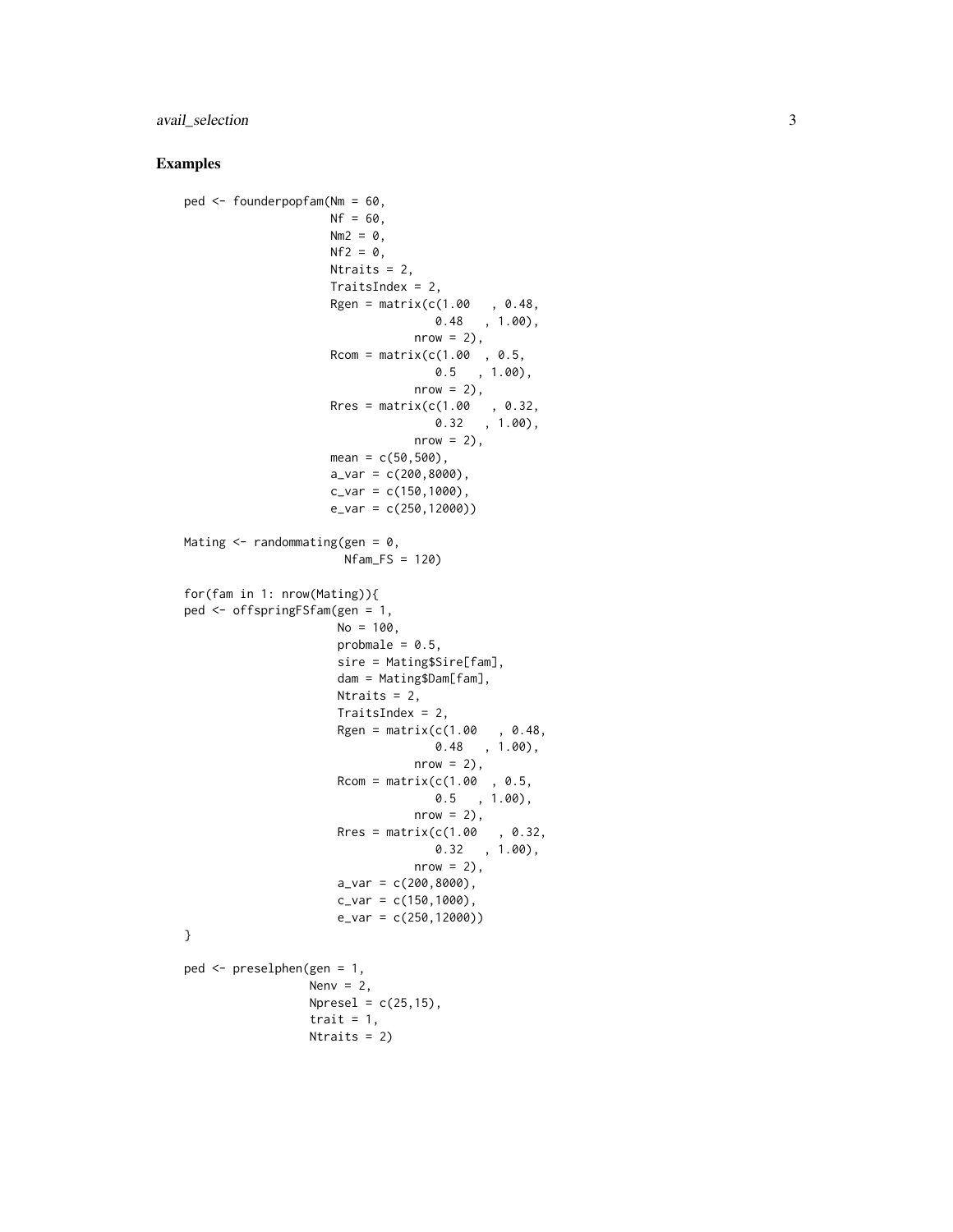```
ped <- avail_selection(gen = 1,
                     presel = 1,surv = 0.9
```
breeding\_values *Simulating estimated breeding values*

## Description

This function can be used to simulate estimated breeding values (EBV) for the selection candidates.

#### Usage

```
breeding_values(
  gen,
 batch = \theta,
 TraitsIndex = c(1:Ntraits),
 Ntraits = BPdata$Ntraits,
 EBV,
  accuracy = NA,
 GenomLength,
 Ne,
  SizeTraining,
 h2 = BPdata$h2,
 presel_sibs = c(rep(1, times = length(TraitsIndex))),
 c2 = BPdata$c2,
  indexweights = c(1),
  a_var = BPdata$a_var,
 method_indexweights = 1
\mathcal{L}
```

| gen         | The generation of the fish for which breeding values need to be simulated.                                                                                                                                                                                                                                                                                                                                         |
|-------------|--------------------------------------------------------------------------------------------------------------------------------------------------------------------------------------------------------------------------------------------------------------------------------------------------------------------------------------------------------------------------------------------------------------------|
| batch       | The batch of the fish for which breeding values need to be simulated, default is<br>0.                                                                                                                                                                                                                                                                                                                             |
| TraitsIndex | A vector of traits that are in the index. For these traits, breeding values will be<br>simulated.                                                                                                                                                                                                                                                                                                                  |
| Ntraits     | Total number of simulated traits. Does not need to be specified if a list called<br>'BPdata' including the variable Ntraits is available.                                                                                                                                                                                                                                                                          |
| EBV         | A vector of methods for simulating EBVs for each trait in the selection index<br>needs to be specified. Options: "pheno" for simulating an EBV that is equal to<br>the phenotype of the trait; "GEBV" for simulating GEBVs as a value correlated<br>to the true breeding value of the animal, this correlation equals the accuracy;<br>"PEBV" for simulating EBVs as a value correlated to the true breeding value |

<span id="page-3-0"></span>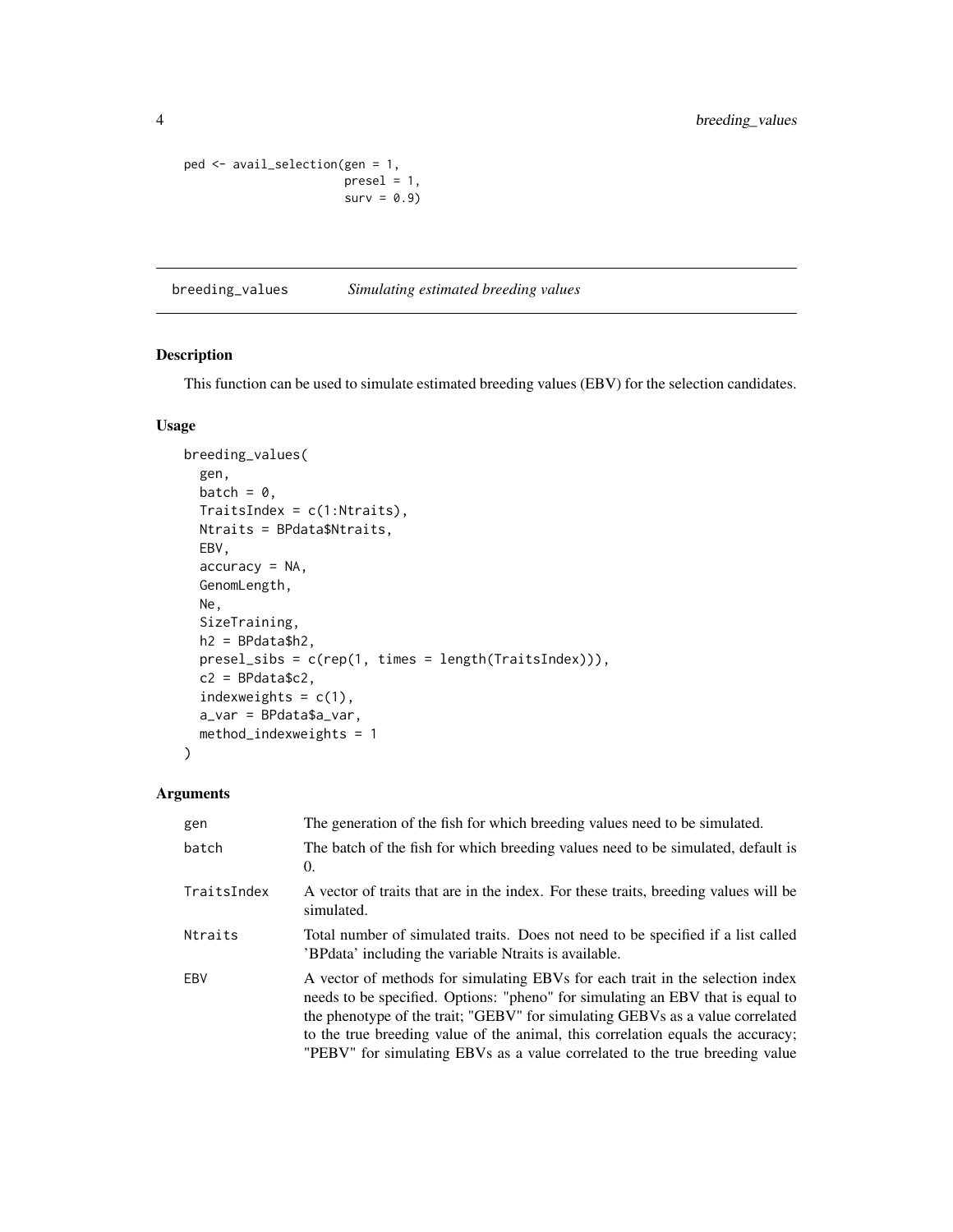|                     | of the animal (correlation = accuracy) and the prediction errors are correlated to<br>the common environmental effects; "sib_pheno" for simualting EBVs using only<br>information of the sibs of the selection candidate. Accuracies can be specified in<br>the parameter 'accuracy', or in the case of GEBVs, accuracies can be calculated<br>with the formula of Deatwyler et al. (2010) when the effective population size,<br>genome length and size of the trainingspopulation for each trait are specified. |  |  |  |  |
|---------------------|-------------------------------------------------------------------------------------------------------------------------------------------------------------------------------------------------------------------------------------------------------------------------------------------------------------------------------------------------------------------------------------------------------------------------------------------------------------------------------------------------------------------|--|--|--|--|
| accuracy            | Vector of accuracies with the length equal to the number of traits in the Index.<br>For traits for which the accuracy is not needed or traits for which the accuracy<br>needs to be calculated, NA needs to be specified in the vector.                                                                                                                                                                                                                                                                           |  |  |  |  |
| GenomLength         | Genome length in Morgan.                                                                                                                                                                                                                                                                                                                                                                                                                                                                                          |  |  |  |  |
| Ne                  | Effective population size.                                                                                                                                                                                                                                                                                                                                                                                                                                                                                        |  |  |  |  |
| SizeTraining        | Vector with the size of the training population for each trait in the index.                                                                                                                                                                                                                                                                                                                                                                                                                                      |  |  |  |  |
| h2                  | Vector with heritabilities. Does not need to be specified when the heritabilities<br>are already provided in the list 'BPdata'.                                                                                                                                                                                                                                                                                                                                                                                   |  |  |  |  |
| presel_sibs         | Vector to indicate which preselected fish can be used to calculate the EBV when<br>$EBV = "sibs\_pheno".$ Needs to be specified for each trait in index (if not appli-<br>cable, then NA can be specified).                                                                                                                                                                                                                                                                                                       |  |  |  |  |
| c2                  | Vector with common environmental effects. Does not need to be specified when<br>the common environmental effects are already provided in the list 'BPdata'.                                                                                                                                                                                                                                                                                                                                                       |  |  |  |  |
| indexweights        | If traits need to be combined in an index, then desired gain indices need to be<br>specified for each trait in the index.                                                                                                                                                                                                                                                                                                                                                                                         |  |  |  |  |
| a_var               | Vector of genetic variances of all traits, does not need to be specified if already<br>provided in the list 'BPdata'.                                                                                                                                                                                                                                                                                                                                                                                             |  |  |  |  |
| method_indexweights |                                                                                                                                                                                                                                                                                                                                                                                                                                                                                                                   |  |  |  |  |
|                     | Either 1 or 2, default is 1, see Details.                                                                                                                                                                                                                                                                                                                                                                                                                                                                         |  |  |  |  |

#### Details

Breeding values will be simulated only for fish with ped\$selcand == 1. EBVs are not estimated but simulated as a value correlated to the true breeding value. The correlation is equal to the accuracy, which can be calculated or provided by the user.

There are three options for simulating the EBVs, namely:

- "pheno": EBV equal to phenotype.
- "PEBV": Pedigree estimated breeding values: either an accuracy needs to be provided or the accuracy will
- "GEBV": Genomically estimated breeding values. Either an accuracy needs to be provided or the genome  $1\epsilon$
- "sib\_pheno": EBVs are calculated from the phenotypes of the full sibs and half sibs. If this option is  $\alpha$

If EBVs are simulated for more than one trait, then the EBVs are combined in an index. Combining the traits in an index using the desired gains can be done in two ways:

- Method 1 (default): For each trait, the desired gains are divided by the genetic standard deviations of

- Method 2: The EBVs are first standardized to a mean of 100 and a standard deviation of 10 and then multi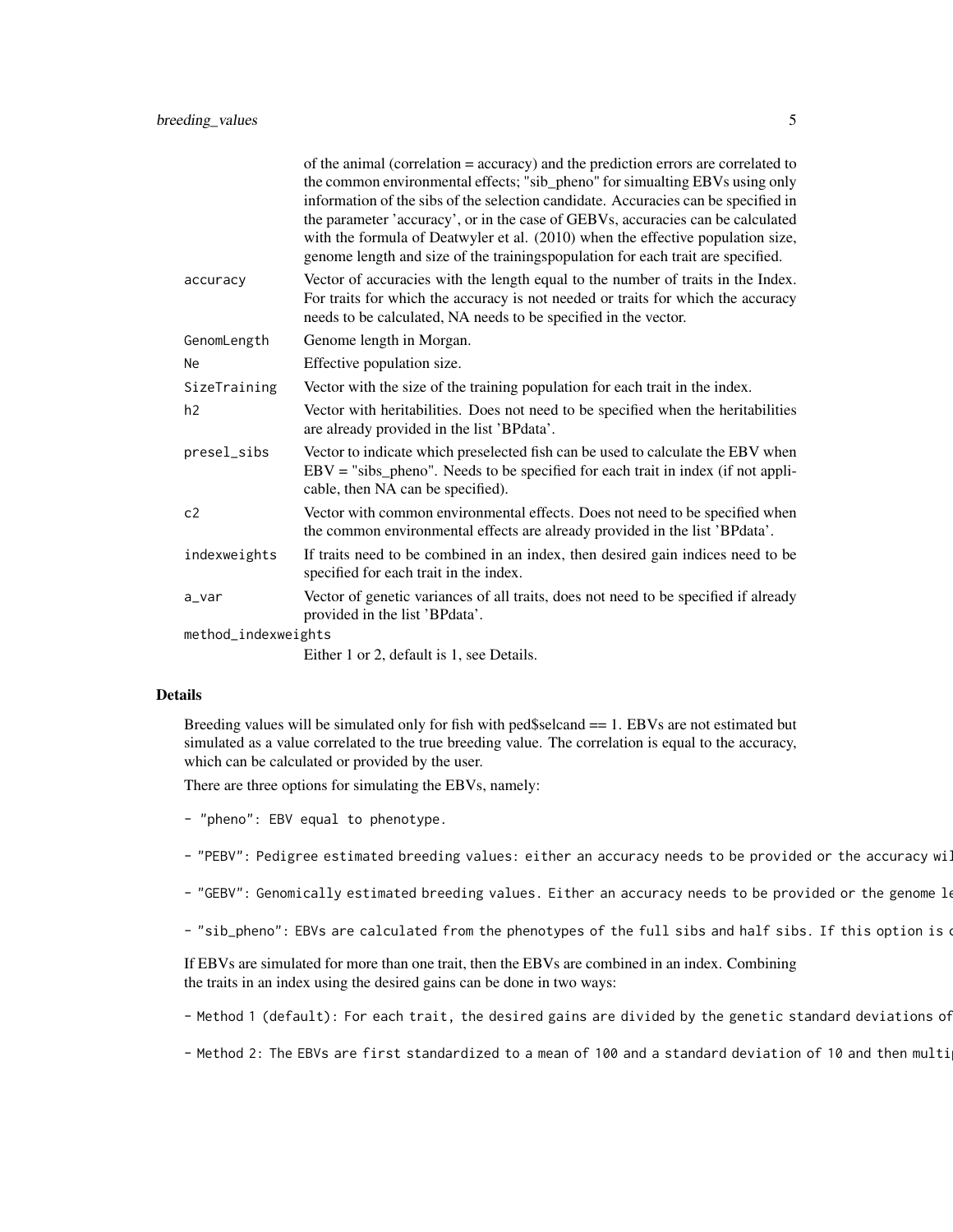#### Value

This function will change the data frame called 'ped'. Simulated breeding values will be added to the EBV columns and values will be added to the column 'Index'.

#### Examples

```
ped <- founderpopfam(Nm = 60,
                    Nf = 60.
                    Nm2 = 0,
                    Nf2 = 0,
                    Ntraits = 2,
                    TraitsIndex = 2,
                    Rgen = matrix(c(1.00, 0.48,0.48 , 1.00),
                                nrow = 2,
                    Rcom = matrix(c(1.00, 0.5,0.5 , 1.00),
                                nrow = 2,
                    Rres = matrix(c(1.00, 0.32,0.32 , 1.00),
                                nrow = 2,
                    mean = c(50, 500),
                    a_v = c(200, 8000),
                    c_{var} = c(150, 1000),
                    e_var = c(250,12000))
Mating \leq randommating(gen = 0,
                      Nfam_FS = 120for(fam in 1: nrow(Mating)){
ped <- offspringFSfam(gen = 1,
                     No = 100,probmale = 0.5,
                     sire = Mating$Sire[fam],
                     dam = Mating$Dam[fam],
                     Ntraits = 2,
                     TraitsIndex = 2,
                     Rgen = matrix(c(1.00, 0.48,0.48 , 1.00),
                                nrow = 2,
                     Rcom = matrix(c(1.00, 0.5,0.5 , 1.00),
                                nrow = 2,
                     Rres = matrix(c(1.00, 0.32,0.32 , 1.00),
                                nrow = 2,
                     a_{var} = c(200, 8000),
                     c_{var} = c(150, 1000),
                     e_var= c(250,12000))
```
}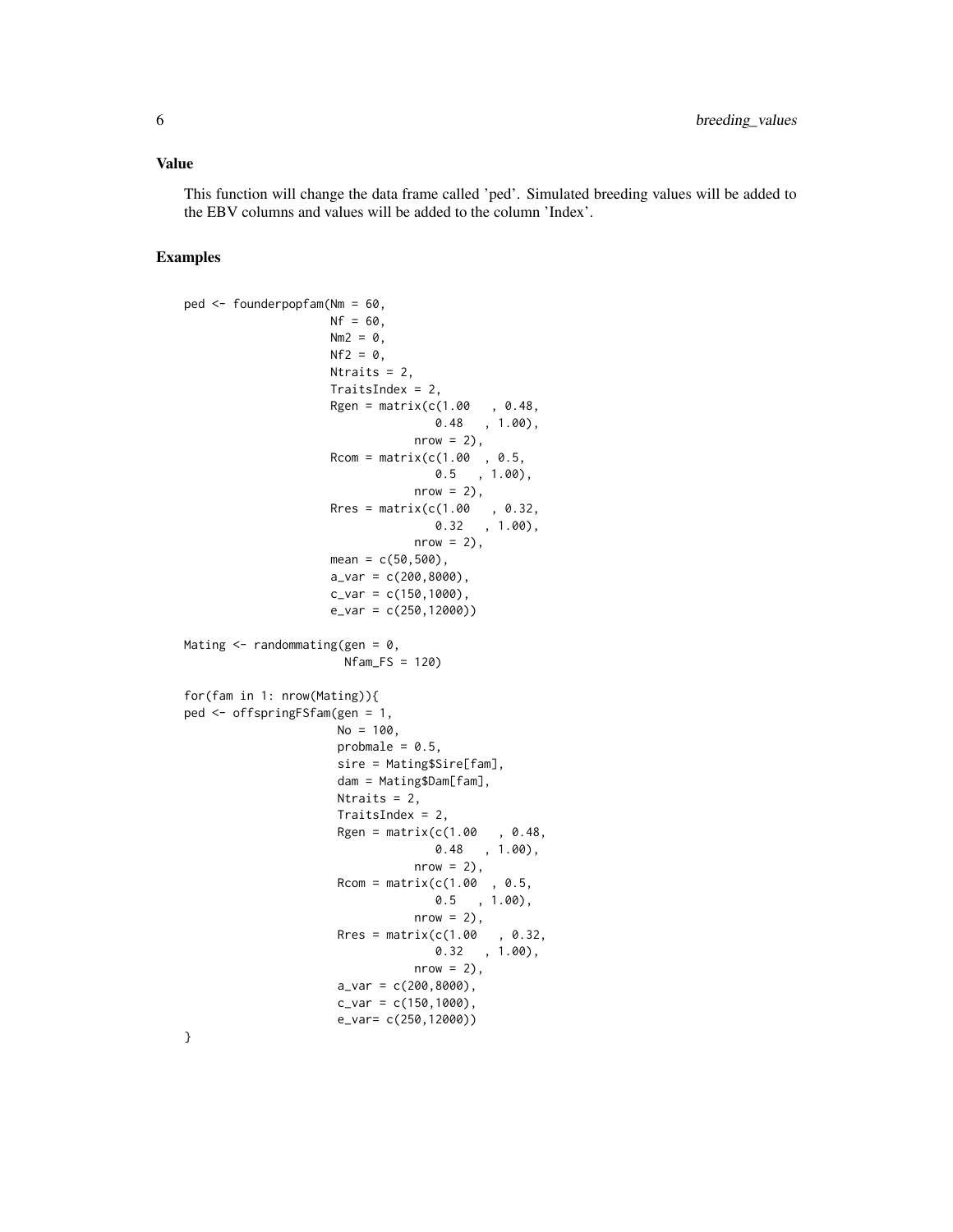#### <span id="page-6-0"></span>cor\_var 7

```
ped <- preselphen(gen = 1,
                 Nenv = 2,
                  Npresel = c(25, 15),
                  trait = 1,
                  Ntraits = 2)
ped <- avail_selection(gen = 1,
                       presel = 1,surv = 0.9ped <- breeding_values(gen = 1,
                       TraitsIndex = 2,
                       EBV = "GEBV",GenomLength = 11.3,
                       Ne = 100,SizeTraining = nrow(ped[ped$preselected ==2,]),
                       Ntraits = 2,
                       a_{var} = c(200, 8000),
                       h2 = c(0.33, 0.38)
```
cor\_var *simulating correlated variable*

## Description

simulating correlated variable

## Usage

cor\_var(x, cor)

## Arguments

| X   | Vector of values to which the other vector needs to be correlated |
|-----|-------------------------------------------------------------------|
| cor | correlation                                                       |

#### Value

Returns a vector with values that are correlated to vector x.

## Examples

cor\_var(c(2,4,2,2,6,7,5,6,6,7,9,4,5), 0.5)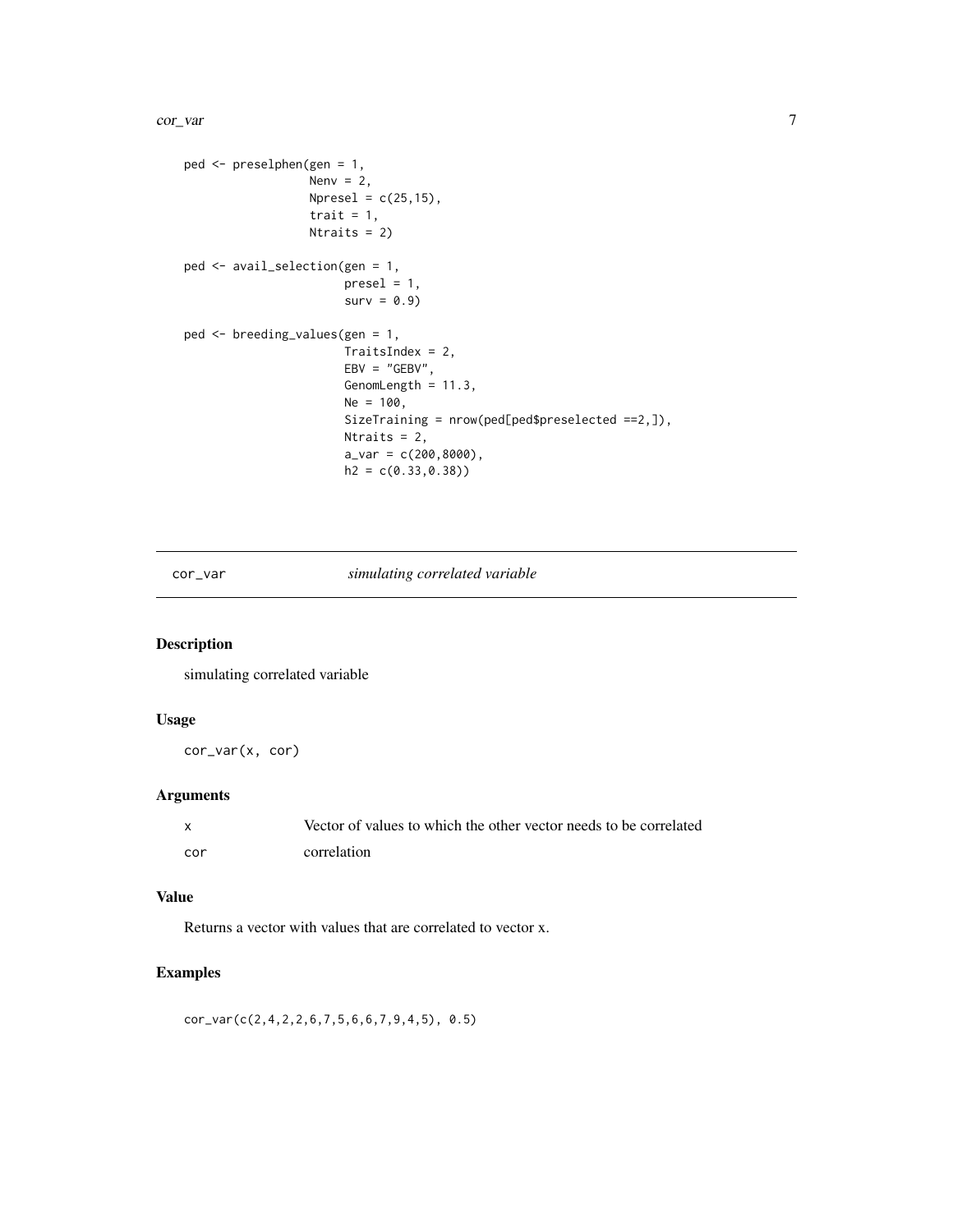<span id="page-7-0"></span>

#### Description

This function can be used to calculate the genetic gain per generation for each trait and the rate of inbreeding from the output of the breeding program simulations (pedigree needs to be called ped). Rate of inbreeding is calculated from the first simulated generation till the last generation, unless a different end generation is specified. Genetic gain is an average genetic gain per generation, calculated over multiple generations.

## Usage

```
deltaG_F(
 Ntraits = BPdata$Ntraits,
  startgen = c(rep(2, times = Ntraits)),endgen = c(rep(max(ped$generation), times = Ntraits)),
  endgenF = max(ped$generation)
\mathcal{L}
```
#### Arguments

| Ntraits  | The number of simulated traits. Does not need to be specified if Ntraits is in the<br>list 'BPdata'.                                                                                   |
|----------|----------------------------------------------------------------------------------------------------------------------------------------------------------------------------------------|
| startgen | The first generation from which the (average) genetic gain per generation needs<br>to be calculated. By default, this is generation 2 for each trait.                                  |
| endgen   | The last generation that needs to be included in the calculation of the (average)<br>genetic gain per generation. By default, this is the last simulated generation for<br>each trait. |
| endgenF  | The last generation that needs to be included in the calculate of the rate of<br>inbreeding. This is by default the last simulated generation for each trait.                          |

## Value

A data frame with the rate of inbreeding and the genetic gain for each trait.

## Examples

## Not run: deltaG\_F()

## End(Not run)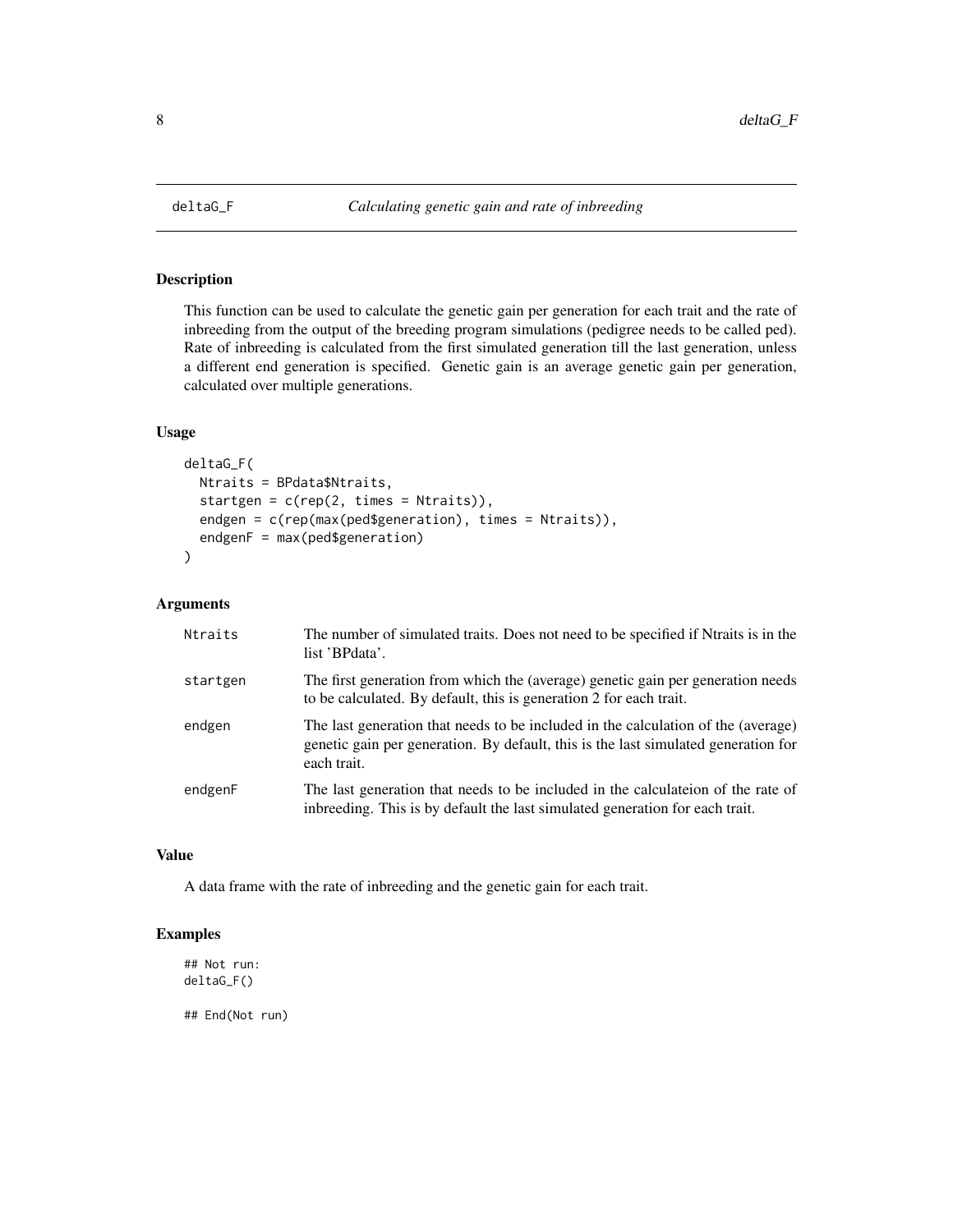<span id="page-8-0"></span>

### Description

This function can be used to create a founder population of unrelated animals for a breeding program with a family design.

## Usage

```
founderpopfam(
 Nm = BPdata$Nm,
 Nf = BPdata$Nf,
 Nm2 = BPdata$Nm2,
 Nf2 = BPdata$Nf2,
 Nbatch = NA,Nbatch2 = NA,
  batch = NA,batch2 = NA,Ntraits = BPdata$Ntraits,
 TraitsIndex = c(1:Ntraits),
 Rgen = BPdata$Rgen,
 Rres = BPdata$Rres,
 Rcom = BPdata$Rcom,
 mean = BPdata$mean,
  a_var = BPdata$a_var,
  c_var = BPdata$c_var,
  e_var = BPdata$e_var,
  est_EBV = FALSE,
 EBV,
  accuracy,
  indexweights = c(rep(1, Ntraits))
)
```

| Nm  | Number of males that will be used to breed the first generation of offspring.<br>Males are listed first in the output data frame and coded with 1 for sex.                             |
|-----|----------------------------------------------------------------------------------------------------------------------------------------------------------------------------------------|
| Nf  | Number of females that will be used to breed the first generation of offspring.<br>Females are listed second in the output data frame and coded with 2 for sex.                        |
| Nm2 | Additional males that will not be used to breed the first generation of offspring,<br>but can be used as additional selection candidates in further generations. Default<br>is zero.   |
| Nf2 | Additional females that will not be used to breed the first generation of offspring,<br>but can be used as additional selection candidates in further generations. Default<br>is zero. |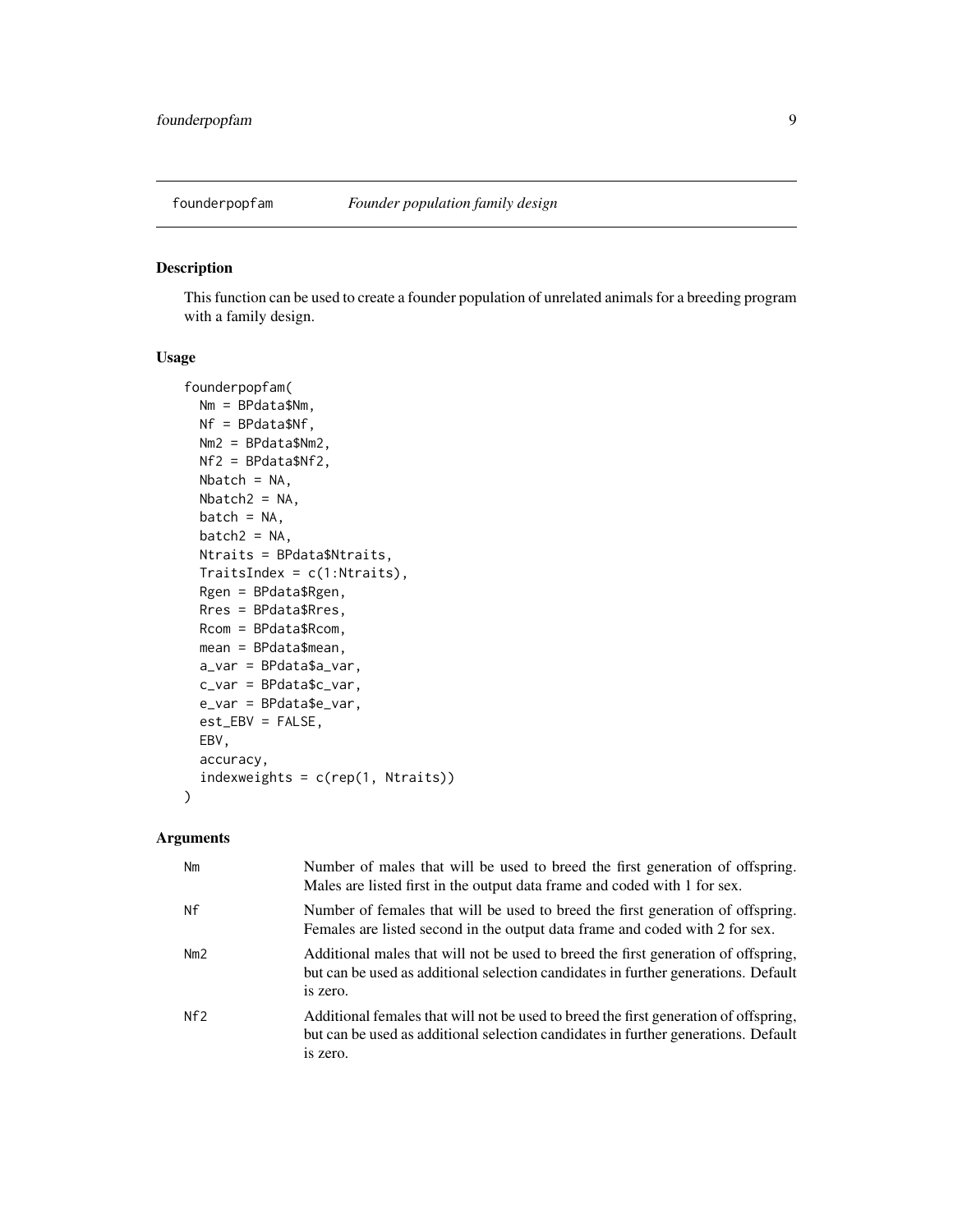| Nbatch      | Number of batches over which the founder animals are divided. The number of<br>founder animals that need to be simulated should be a multiple of the number of<br>batches. If Nbatch is not specified, the parameter batch can be used to divide the<br>founder animals over batches. If both Nbatch and batch are not specified, then<br>all founder animals will be assigned to batch 0.                                                                                                                              |
|-------------|-------------------------------------------------------------------------------------------------------------------------------------------------------------------------------------------------------------------------------------------------------------------------------------------------------------------------------------------------------------------------------------------------------------------------------------------------------------------------------------------------------------------------|
| Nbatch2     | Number of batches over which the additional founder animals $(Nm2 + Nf2)$ are<br>divided. The number of additional founder animals that need to be simulated<br>should be a multiple of the number of batches. If Nbatch2 is not specified,<br>the parameter batch2 can be used to divide the additional founder animals over<br>batches. If both Nbatch2 and batch2 are both not specified, then the additional<br>founder animals are divided over batches in the same way as the other founder<br>animals (Nm+Nf).   |
| batch       | A vector with names of the batches. The number of founder animals that need<br>to be simulated should be the same or a multiple of the length of the vector. If<br>batch is not specified, the parameter Nbatch can be used to divide the founder<br>animals over batches. If both Nbatch and batch are not specified, then all founder<br>animals will be assigned to batch 0.                                                                                                                                         |
| batch2      | A vector with names of the batches for the additional founder animals ( $Nm2 +$<br>Nf2). The number of additional founder animals that are simulated should be<br>the same or a multiple of the length of the vector. If batch2 is not specified,<br>the parameter Nbatch2 can be used to divide the additional founder animals<br>over batches. If both Nbatch2 and batch2 are not specified, then the additional<br>founder animals are divided over batches in the same way as the other founder<br>animals (Nm+Nf). |
| Ntraits     | Number of traits to be simulated. Does not need to be specified if Ntraits is in<br>the list 'BPdata'.                                                                                                                                                                                                                                                                                                                                                                                                                  |
| TraitsIndex | Vector of traits that are in the index. By default, all traits are in the selection<br>index.                                                                                                                                                                                                                                                                                                                                                                                                                           |
| Rgen        | Matrix of all genetic correlations between all Ntraits. Only needs to be speci-<br>fied if there is no matrix of genetic correlations named Rgen in the list called<br>'BPdata'.                                                                                                                                                                                                                                                                                                                                        |
| Rres        | Matrix of all residual correlations between all Ntraits. Only needs to be spec-<br>ified if there is no matrix of residual correlations named Rres in the list called<br>'BPdata'.                                                                                                                                                                                                                                                                                                                                      |
| Rcom        | Matrix of all common environmental correlations between all Ntraits.<br>Only<br>needs to be specified if there is no matrix of common environmental correla-<br>tions named Rcom in the list called 'BPdata'.                                                                                                                                                                                                                                                                                                           |
| mean        | Vector of means of all traits. Only needs to be specified if there is no vector of<br>means named mean in the list 'BPdata'.                                                                                                                                                                                                                                                                                                                                                                                            |
| a_var       | Vector of genetic variances of all traits. Only needs to be specified if there is no<br>vector of genetic variances named a_var in the list 'BPdata'.                                                                                                                                                                                                                                                                                                                                                                   |
| c_var       | Vector of common environmental variances of all traits. Only needs to be spec-<br>ified if there is no vector of common environmental variances named c_var in<br>the list 'BPdata'. If there is no common environmental effect, provide a vector<br>of zero's.                                                                                                                                                                                                                                                         |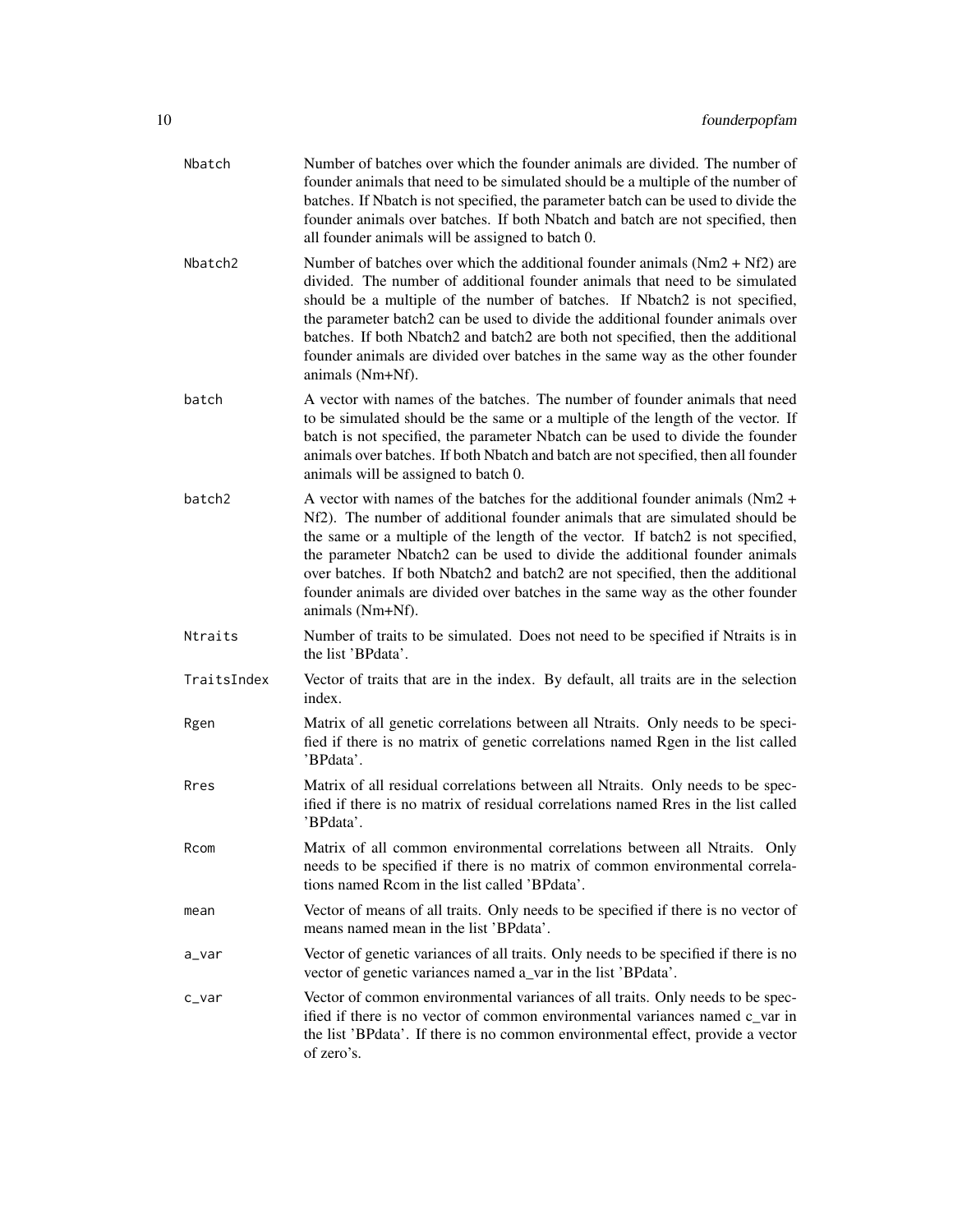| e_var        | Vector of residual variances of all traits. Only needs to be specified if there is no<br>vector of residual variances named e_var in the list 'BPdata'.                                                                                                                                                                                                                                                                                                                                                                                                                                                                                                                                                                   |
|--------------|---------------------------------------------------------------------------------------------------------------------------------------------------------------------------------------------------------------------------------------------------------------------------------------------------------------------------------------------------------------------------------------------------------------------------------------------------------------------------------------------------------------------------------------------------------------------------------------------------------------------------------------------------------------------------------------------------------------------------|
| est_EBV      | TRUE or FALSe for estimating breeding values for all founder animals. The<br>default is FALSE.                                                                                                                                                                                                                                                                                                                                                                                                                                                                                                                                                                                                                            |
| EBV          | If est_EBV is TRUE, a vector of methods for simulating EBVs for each trait<br>in the selection index need to be specified. There are four options: 0 for giv-<br>ing each animal a breeding values of 0 for the specific trait; "mean_pop" for<br>simulating EBVs for all founder populations that are equal to the mean of the<br>population, the mean of the population is provided in the vector 'mean'; "pheno"<br>for simulating EBVs that are equal to the phenotype of the animal for the specific<br>trait and "EBV" for simulating EBVs as a value correlated to the true breeding<br>value of the animal. This correlation equals the accuracy. Accuracies need to be<br>specified in the parameter 'accuracy'. |
| accuracy     | If for one of the traits the EBVs need to be calculated with the method "EBV",<br>specified in the parameter 'EBV', then accuracies need to be provided. A value<br>need to be added for each trait, however this value can be NA for traits from<br>which the EBVs are not simulated using method "EBV".                                                                                                                                                                                                                                                                                                                                                                                                                 |
| indexweights | If traits need to be combined in an index, then desired gain indices need to be<br>specified for each trait in the index.                                                                                                                                                                                                                                                                                                                                                                                                                                                                                                                                                                                                 |

## Value

A data frame is returned, which should be called 'ped' in order to be able to use it in the other functions. The 'ped' data frame consist of all the simulated base animals, including their sex, generation, batch number, inbreeding level, phenotypes and genetic, common environmental and residual effects of each trait.

```
ped <- founderpopfam(Nm=60, Nm2=0,
                    Nf=60, Nf2=0,
                    batch = c(\emptyset,1,2),
                    Ntraits=2,
                    TraitsIndex = 2,
                    Rgen= matrix(c(1.00 , 0.48,
                                   0.48 , 1.00),
                                nrow = 2,
                    Rcom= matrix(c(1.00 , 0.5,
                                   0.5 , 1.00),
                                nrow = 2,
                    Rres= matrix(c(1.00 , 0.32,
                                   0.32 , 1.00),
                                nrow = 2,
                    mean=c(50,500),
                    a_var=c(200,8000),
                    c_var=c(150,1000),
                    e_var= c(250,12000))
```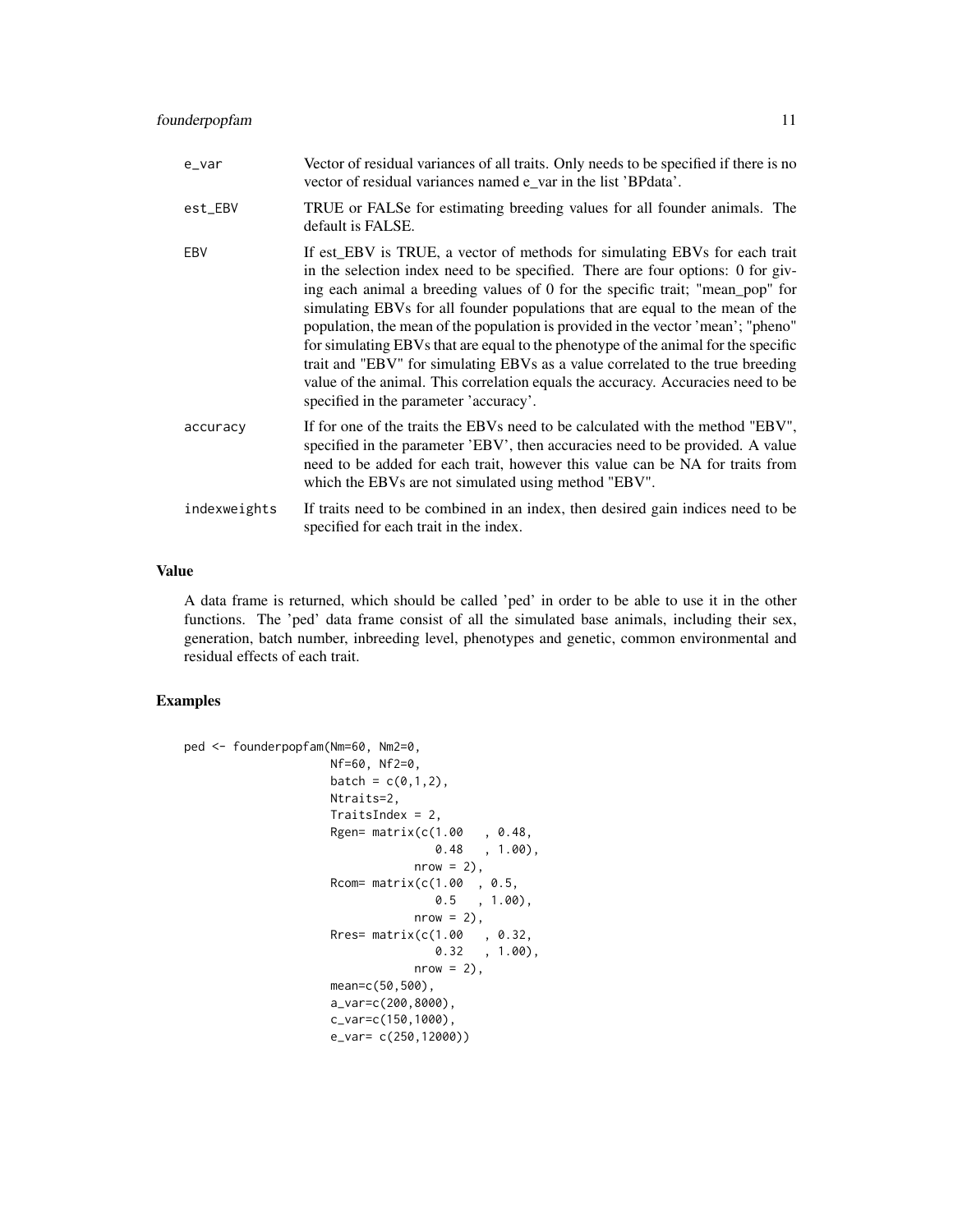```
ped <- founderpopfam(Nm=60,
                      Nf=60,
                      Nm2=120,
                      Nf2=120,
                      Nbatch = 4,
                      batch2 = c(-3, -2, -1, 0),
                      Ntraits=2,
                      TraitsIndex = c(1,2),
                      Rgen= matrix(c(1.00 , 0.48,
                                      0.48 , 1.00),
                                   nrow = 2),
                      Rcom= matrix(c(1.00 , 0,
                                      0 , 1.00),
                                   nrow = 2,
                      Rres= matrix(c(1.00 , 0.32,
                                      0.32 , 1.00),
                                   nrow = 2,
                      mean=c(50,500),
                      a_var=c(200,8000),
                      c_\text{vare}c(\emptyset, \emptyset),
                      e_var= c(250,12000),
                      est_EBV = TRUE,
                      EBV= c("pheno", "EBV"),
                      accuracy= c(NA,0.78),
                      indexweight= c(1,5))
```
founderpopgroup *Founder population group mating design*

## Description

This function can be used to create a founder population of unrelated animals for a breeding program with group mating.

## Usage

```
founderpopgroup(
 Nm = BPdata$Nm,
 Nf = BPdata$Nf,
 Nm2 = BPdata$Nm2,
 Nf2 = BPdata$Nf2,
 Nbatch = NA,
 Nbatch2 = NA,
 batch = NA,
 batch2 = NA,
 Ntraits = BPdata$Ntraits,
 TraitsIndex = c(1:Ntraits),
```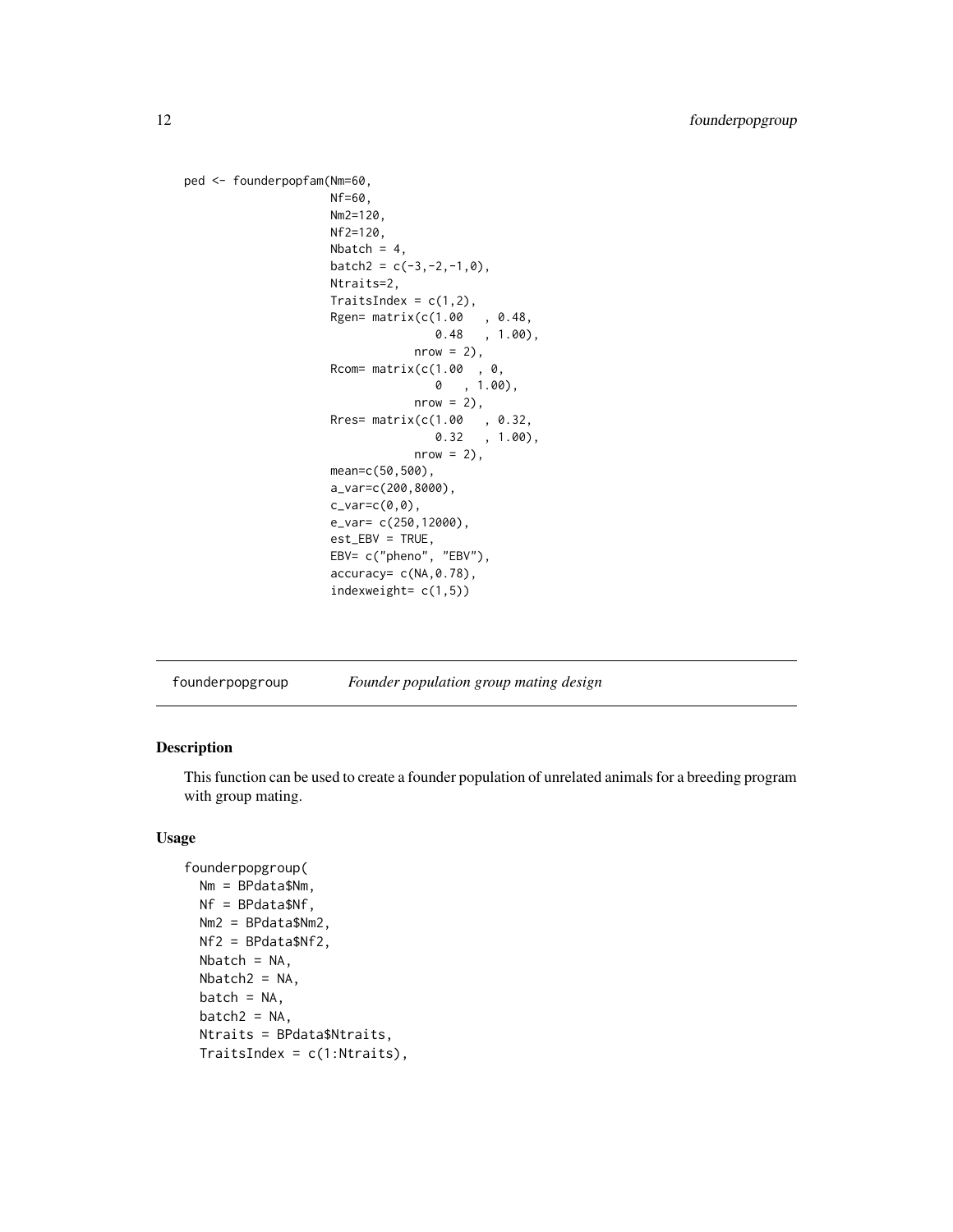## founderpopgroup 13

```
Rgen = BPdata$Rgen,
Rres = BPdata$Rres,
Rcom = BPdata$Rcom,
mean = BPdata$mean,
a_var = BPdata$a_var,
c_var = BPdata$c_var,
e_var = BPdata$e_var,
est_EBV = FALSE,
EBV,
accuracy,
indexweights = c(1)
```

```
Arguments
```
)

| Nm                 | Number of males that will be used to breed the first generation of offspring.<br>Males are listed first in the output data frame and coded with 1 for sex.                                                                                                                                                                                                                                                                                                                                                            |
|--------------------|-----------------------------------------------------------------------------------------------------------------------------------------------------------------------------------------------------------------------------------------------------------------------------------------------------------------------------------------------------------------------------------------------------------------------------------------------------------------------------------------------------------------------|
| Νf                 | Number of females that will be used to breed the first generation of offspring.<br>Females are listed second in the output data frame and coded with 2 for sex.                                                                                                                                                                                                                                                                                                                                                       |
| Nm2                | Additional males that will not be used to breed the first generation of offspring,<br>but can be used as additional selection candidates in futher generations. Default<br>is zero.                                                                                                                                                                                                                                                                                                                                   |
| Nf2                | Additional females that will not be used to breed the first generation of offspring,<br>but can be used as additional selection candidates in futher generations. Default<br>is zero.                                                                                                                                                                                                                                                                                                                                 |
| Nbatch             | Number of batches over which the founder animals are divided. The number of<br>founder animals that need to be simulated should be a multiple of the number of<br>batches. If Nbatch is not specified, the parameter batch can be used to divide the<br>founder animals over batches. If both Nbatch and batch are not specified, then<br>all founder animals will be assigned to batch 0.                                                                                                                            |
| Nbatch2            | Number of batches over which the additional founder animals $(Nm2 + Nf2)$ are<br>divided. The number of additional founder animals that need to be simulated<br>should be a multiple of the number of batches. If Nbatch2 is not specified,<br>the parameter batch2 can be used to divide the additional founder animals over<br>batches. If both Nbatch2 and batch2 are both not specified, then the additional<br>founder animals are divided over batches in the same way as the other founder<br>animals (Nm+Nf). |
| batch              | A vector with names of the batches. The number of founder animals that need<br>to be simulated should be the same or a multiple of the length of the vector. If<br>batch is not specified, the parameter Nbatch can be used to divide the founder<br>animals over batches. If both Nbatch and batch are not specified, then all founder<br>animals will be assigned to batch 0.                                                                                                                                       |
| batch <sub>2</sub> | A vector with names of the batches for the additional founder animals ( $Nm2 +$<br>Nf2). The number of additional founder animals that are simulated should be<br>the same or a multiple of the length of the vector. If batch2 is not specified,<br>the parameter Nbatch2 can be used to divide the additional founder animals<br>over batches. If both Nbatch2 and batch2 are not specified, then the additional                                                                                                    |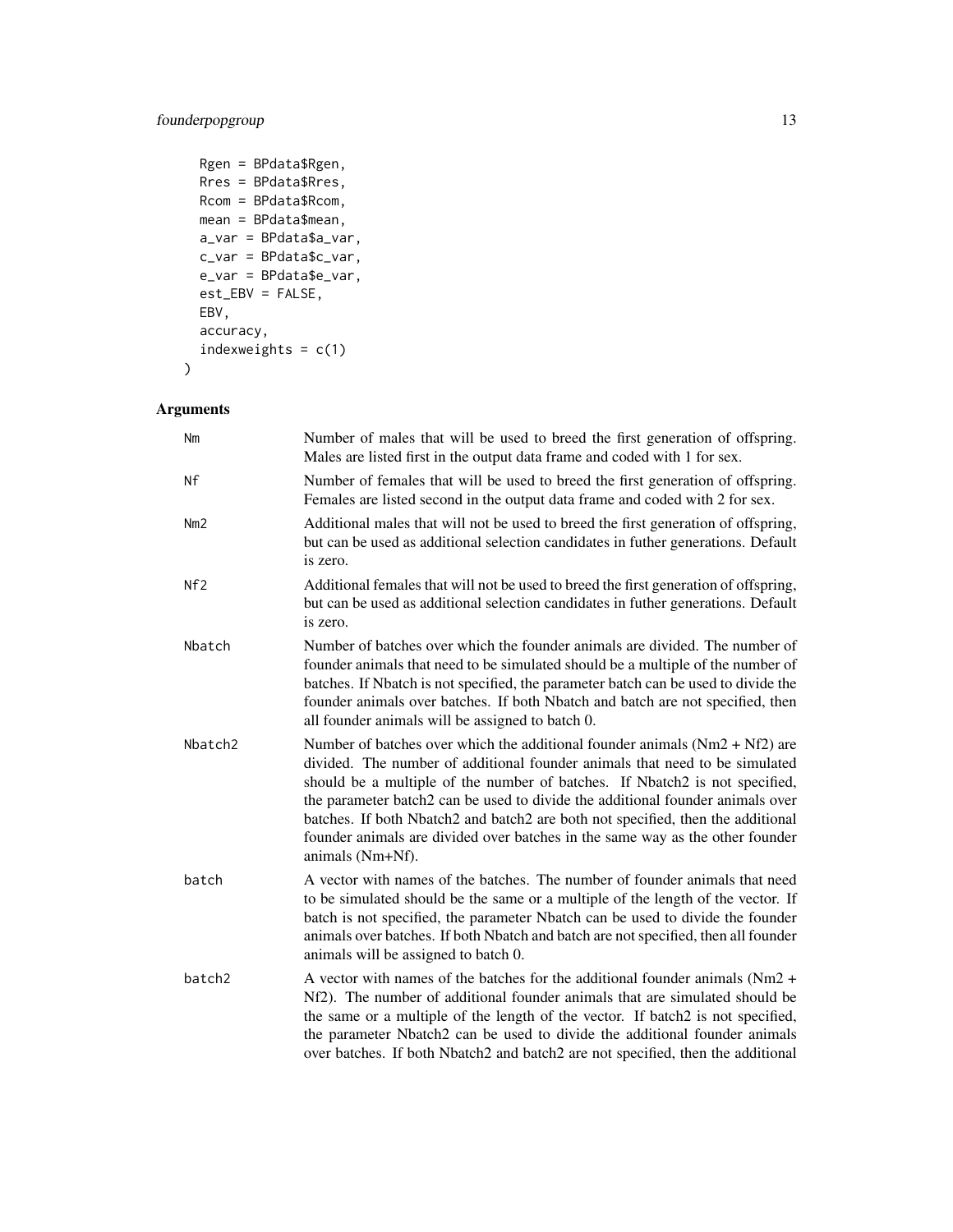|              | founder animals are divided over batches in the same way as the other founder<br>animals (Nm+Nf).                                                                                                                                                                                                                                                                                                                                                                                                                                                                                                                                                                                                                         |
|--------------|---------------------------------------------------------------------------------------------------------------------------------------------------------------------------------------------------------------------------------------------------------------------------------------------------------------------------------------------------------------------------------------------------------------------------------------------------------------------------------------------------------------------------------------------------------------------------------------------------------------------------------------------------------------------------------------------------------------------------|
| Ntraits      | Number of traits to be simulated. Does not need to be specified if Ntraits is in<br>the list 'BPdata'.                                                                                                                                                                                                                                                                                                                                                                                                                                                                                                                                                                                                                    |
| TraitsIndex  | Vector of traits that are in the index. By default, all traits are in the selection<br>index.                                                                                                                                                                                                                                                                                                                                                                                                                                                                                                                                                                                                                             |
| Rgen         | Matrix of all genetic correlations between all Ntraits. Only needs to be speci-<br>fied if there is no matrix of genetic correlations named Rgen in the list called<br>'BPdata'.                                                                                                                                                                                                                                                                                                                                                                                                                                                                                                                                          |
| Rres         | Matrix of all residual correlations between all Ntraits. Only needs to be spec-<br>ified if there is no matrix of residual correlations named Rres in the list called<br>'BPdata'.                                                                                                                                                                                                                                                                                                                                                                                                                                                                                                                                        |
| Rcom         | Matrix of all common environmental correlations between all Ntraits. Only<br>needs to be specified if there is no matrix of common environmental correla-<br>tions named Rcom in the list called 'BPdata'.                                                                                                                                                                                                                                                                                                                                                                                                                                                                                                                |
| mean         | Vector of means of all traits. Only needs to be specified if there is no vector of<br>means named mean in the list 'BPdata'.                                                                                                                                                                                                                                                                                                                                                                                                                                                                                                                                                                                              |
| a_var        | Vector of genetic variances of all traits. Only needs to be specified if there is no<br>vector of genetic variances named a_var in the list 'BPdata'.                                                                                                                                                                                                                                                                                                                                                                                                                                                                                                                                                                     |
| $c$ _var     | Vector of common environmental variances of all traits. Only needs to be spec-<br>ified if there is no vector of common environmental variances named c_var in<br>the list 'BPdata'. If there is no common environmental effect, provide a vector<br>of zero's.                                                                                                                                                                                                                                                                                                                                                                                                                                                           |
| e_var        | Vector of residual variances of all traits. Only needs to be specified if there is no<br>vector of residual variances named e_var in the list 'BPdata'.                                                                                                                                                                                                                                                                                                                                                                                                                                                                                                                                                                   |
| est_EBV      | TRUE or FALSe for estimating breeding values for all founder animals. The<br>default is FALSE.                                                                                                                                                                                                                                                                                                                                                                                                                                                                                                                                                                                                                            |
| EBV          | If est_EBV is TRUE, a vector of methods for simulating EBVs for each trait<br>in the selection index need to be specified. There are four options: 0 for giv-<br>ing each animal a breeding values of 0 for the specific trait; "mean_pop" for<br>simulating EBVs for all founder populations that are equal to the mean of the<br>population, the mean of the population is provided in the vector 'mean'; "pheno"<br>for simulating EBVs that are equal to the phenotype of the animal for the specific<br>trait and "EBV" for simulating EBVs as a value correlated to the true breeding<br>value of the animal. This correlation equals the accuracy. Accuracies need to be<br>specified in the parameter 'accuracy'. |
| accuracy     | If for one of the traits the EBVs need to be calculated with the method "EBV"<br>specified in the parameter 'EBV', then accuracies need to be provided. A value<br>need to be added for each trait, however this value can be zero for traits from<br>which the EBVs are not simulated using method "EBV".                                                                                                                                                                                                                                                                                                                                                                                                                |
| indexweights | If traits need to be combined in an index, then desired gain indices need to be<br>specified for each trait in the index.                                                                                                                                                                                                                                                                                                                                                                                                                                                                                                                                                                                                 |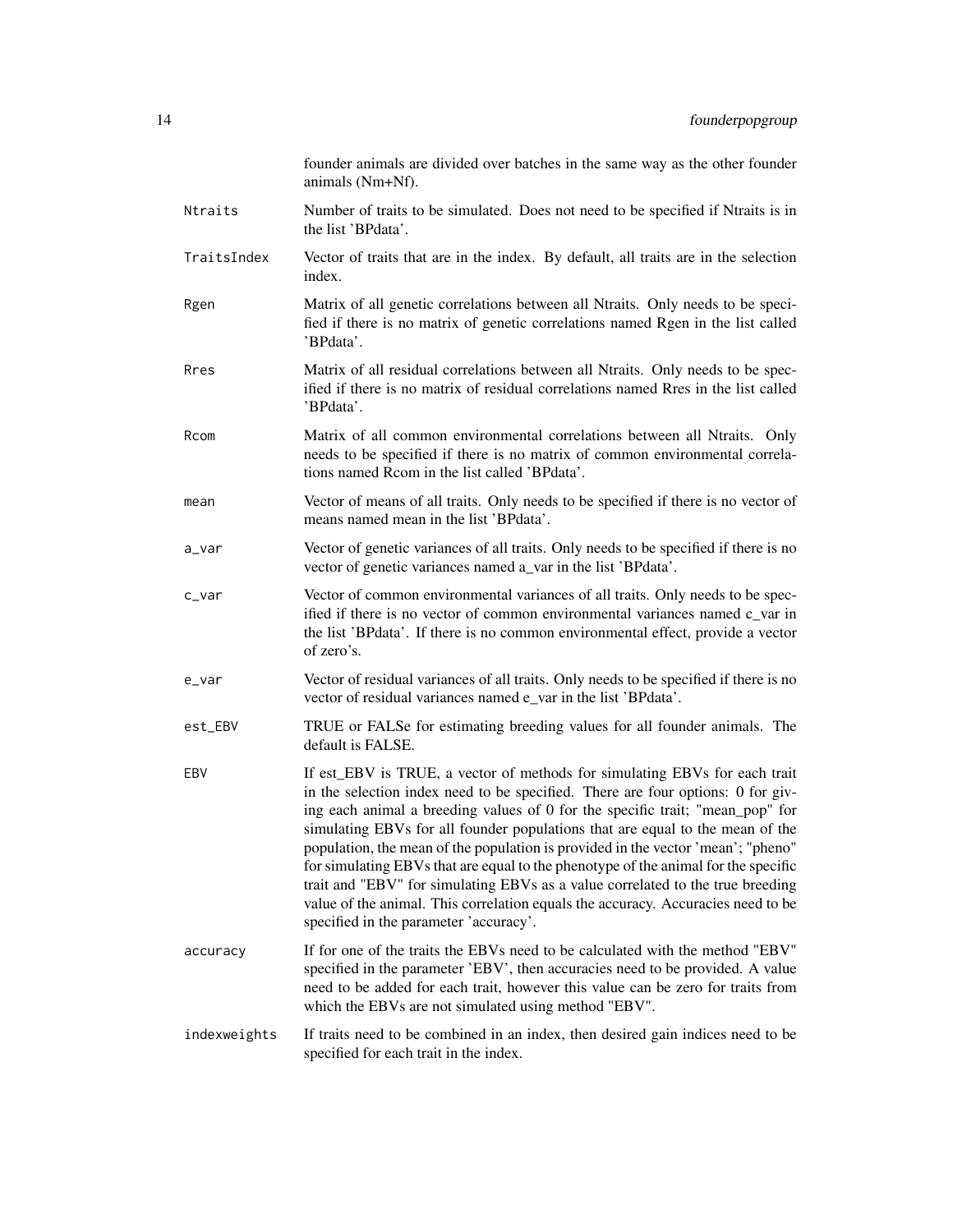## founderpopgroup 15

### Value

A data frame is returned, which should be called 'ped' in order to be able to use it in the other functions. The 'ped' data frame consist of all the simulated base animals, including their sex, generation, batch number, inbreeding level, phenotypes and genetic, common environmental and residual effects of each trait.

```
ped <- founderpopgroup(Nm=60, Nm2=0,
                     Nf=60, Nf2 = 0,
                     batch = c(0,1,2),
                     Ntraits=2,
                     TraitsIndex = 2,
                     Rgen= matrix(c(1.00 , 0.48,
                                     0.48 , 1.00),
                                  nrow = 2,
                     Rcom= matrix(c(1.00 , 0,
                                    0 , 1.00),
                                  nrow = 2,
                     Rres= matrix(c(1.00 , 0.32,
                                     0.32 , 1.00),
                                  nrow = 2,
                     mean=c(50,500),
                     a_var=c(200,8000),
                     c_var=c(\emptyset,\emptyset),
                     e_var= c(250,12000))
ped <- founderpopgroup(Nm=60,
                     Nf=60,
                     Nm2=120,
                     Nf2=120,
                     Nbatch = 4,
                     batch2 = c(-3, -2, -1, 0),
                     Ntraits=2,
                     TraitsIndex = c(1,2),
                     Rgen= matrix(c(1.00 , 0.48,
                                     0.48 , 1.00),
                                  nrow = 2,
                     Rcom= matrix(c(1.00, 0, 0))0 , 1.00),
                                  nrow = 2,
                     Rres= matrix(c(1.00 , 0.32,
                                     0.32 , 1.00),
                                  nrow = 2,
                     mean=c(50,500),
                     a_var=c(200,8000),
                     c_var=c(\emptyset,\emptyset),
                     e_var= c(250,12000),
                     est_EBV = TRUE,
                     EBV= c("pheno", "EBV"),
                     accuracy= c(NA,0.78),
```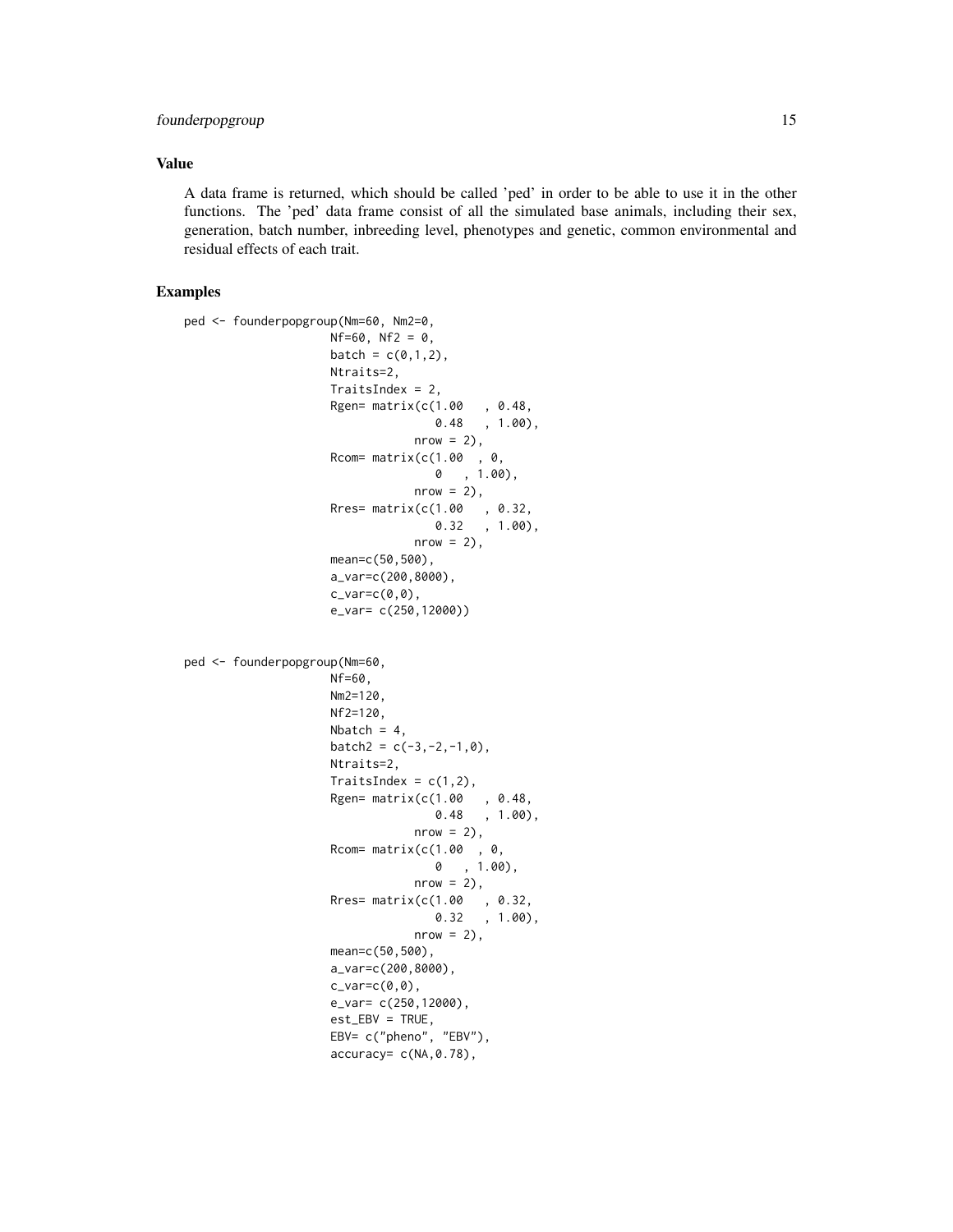indexweight= c(1,5))

<span id="page-15-0"></span>gen\_param *Importing genetic parameters from excel file*

## Description

This function can be used to import data (heritabilities, variances, correlations) from a excel file with a specific format, and it produces a list. If this list is called 'BPdata', then the genetic parameters do not need to be specified anymore in the other functions.

#### Usage

```
gen_param(nameexcelfile)
```
#### Arguments

nameexcelfile Name or path to the excel file.

## Value

A list with parameters that can be used in the other functions of this package.

## Examples

```
## Not run:
BPdata <- gen_param("example.xlsx")
```
## End(Not run)

groupmating *Group mating*

#### Description

Function to determine which full sib families are produced in a group mating design.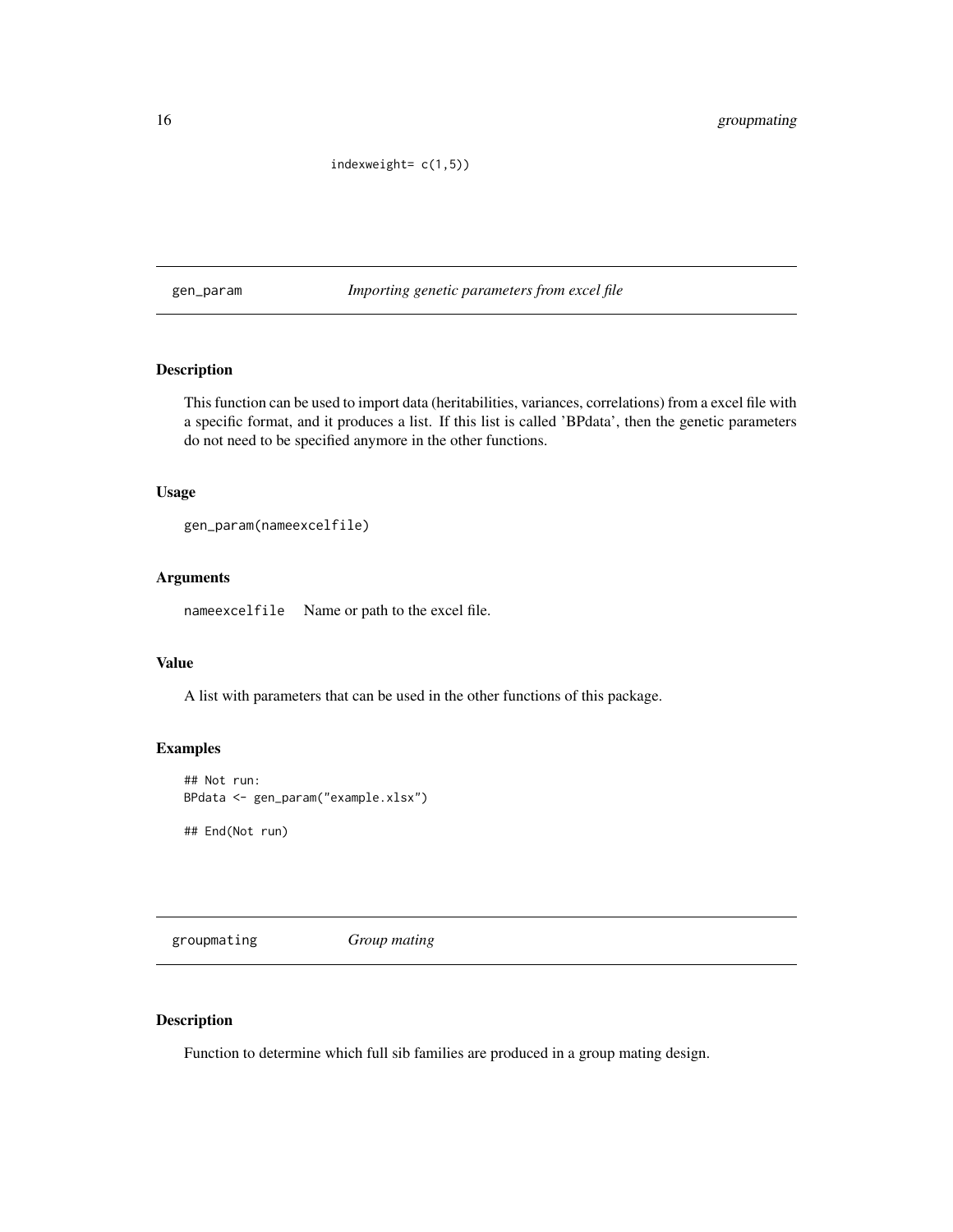## groupmating 17

## Usage

```
groupmating(
  gen,
  batch = \theta,
 batch_m = NA,batch_f = NA,
 No,
  contr_m,
  contr_f,
  distribution = "Gamma",
  shape = 0.75,
  scale = 0.11,
  selected = 1
)
```
## Arguments

| gen          | The generations of the sires and dams                                                                                                      |
|--------------|--------------------------------------------------------------------------------------------------------------------------------------------|
| batch        | The batches of the sires and dams. Default is 0.                                                                                           |
| batch_m      | The batch of the sires. Default is NA. If batch m is specified, batch f also needs<br>to be specified and the parameter batch is not used. |
| batch f      | The batch of the dams. Default is NA. If batch f is specified, batch m also<br>needs to be specified and the parameter batch is not used.  |
| No.          | The total number of offspring of all matings.                                                                                              |
| $contr_m$    | Proportion of sires that contribute to the offspring.                                                                                      |
| $contr_f$    | Proportion of dams that contribute to the offspring.                                                                                       |
| distribution | The distribution from which the contributions are drawn. Options are: "Gamma"<br>(default) and "Uniform"                                   |
| shape        | The shape of the gamma distribution. Default is 0.75.                                                                                      |
| scale        | The scale of the gamma distribution. Default is 0.11.                                                                                      |
| selected     | The value in ped\$selected of the selected sires and dams. Default is 1.                                                                   |

#### Details

By default, the contribution of the sires and dams that do reproduce come from a gamma distribution. The default shape and scale of the gamma distribution are 0.75 and 0.11, respectively. A uniform distribution can also be specified for the contributions of the sires and dams. If not all sires and dams should contribute to the offspring, then the sires and dams that are going to reproduce are randomly chosen. The output is a dataframe called Mating with the sire, dam and the size of each full sib family.

The sires and dams can come from multiple batches or generations. In that case, a vector of batches or generations need to be provided.

#### Value

The output is a data frame with for each full sib family the sire and dam and the number of offspring per full sib family.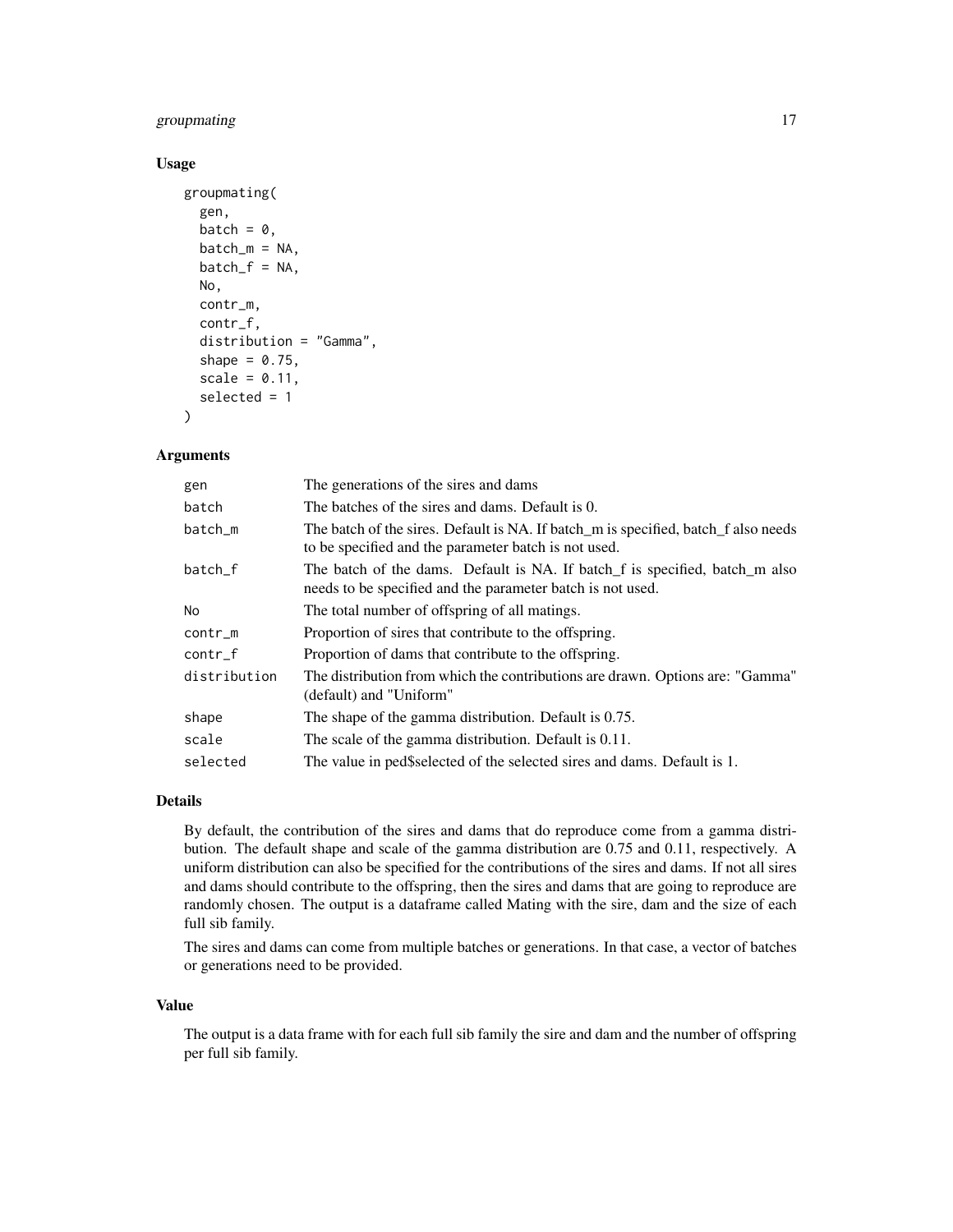## Examples

```
{ped <- founderpopgroup(Nm=60,
                     Nf=60,
                     Nm2=120,
                     Nf2=120,
                     Nbatch = 4,
                     batch2 = c(-3, -2, -1, 0),
                     Ntraits=2,
                     TraitsIndex = 2,
                     Rgen= matrix(c(1.00 , 0.48,
                                    0.48 , 1.00),
                                  nrow = 2,
                     Rcom= matrix(c(1.00, 0, 0),
                                    0 , 1.00),
                                  nrow = 2,
                     Rres= matrix(c(1.00 , 0.32,
                                    0.32 , 1.00),
                                  nrow = 2,
                     mean=c(50,500),
                     a_var=c(200,8000),
                     c_var=c(\emptyset,\emptyset),
                     e_var= c(250,12000))
Mating \leq groupmating(gen = 0,
                       batch=-3,
                       No=1000,
                       contr_m = 0.5,
                       contr_f = 0.5}
```
offspringFSfam *Creating offspring for family design*

## Description

This function can be used to create the offspring of one full sib family in a family design, with genetic, common environmental and residual effects for each offspring. Offspring are added to the ped file.

#### Usage

```
offspringFSfam(
  gen,
  No,
  sire,
  dam,
  batch = \theta,
  probmale = BPdata$prob_male,
```
<span id="page-17-0"></span>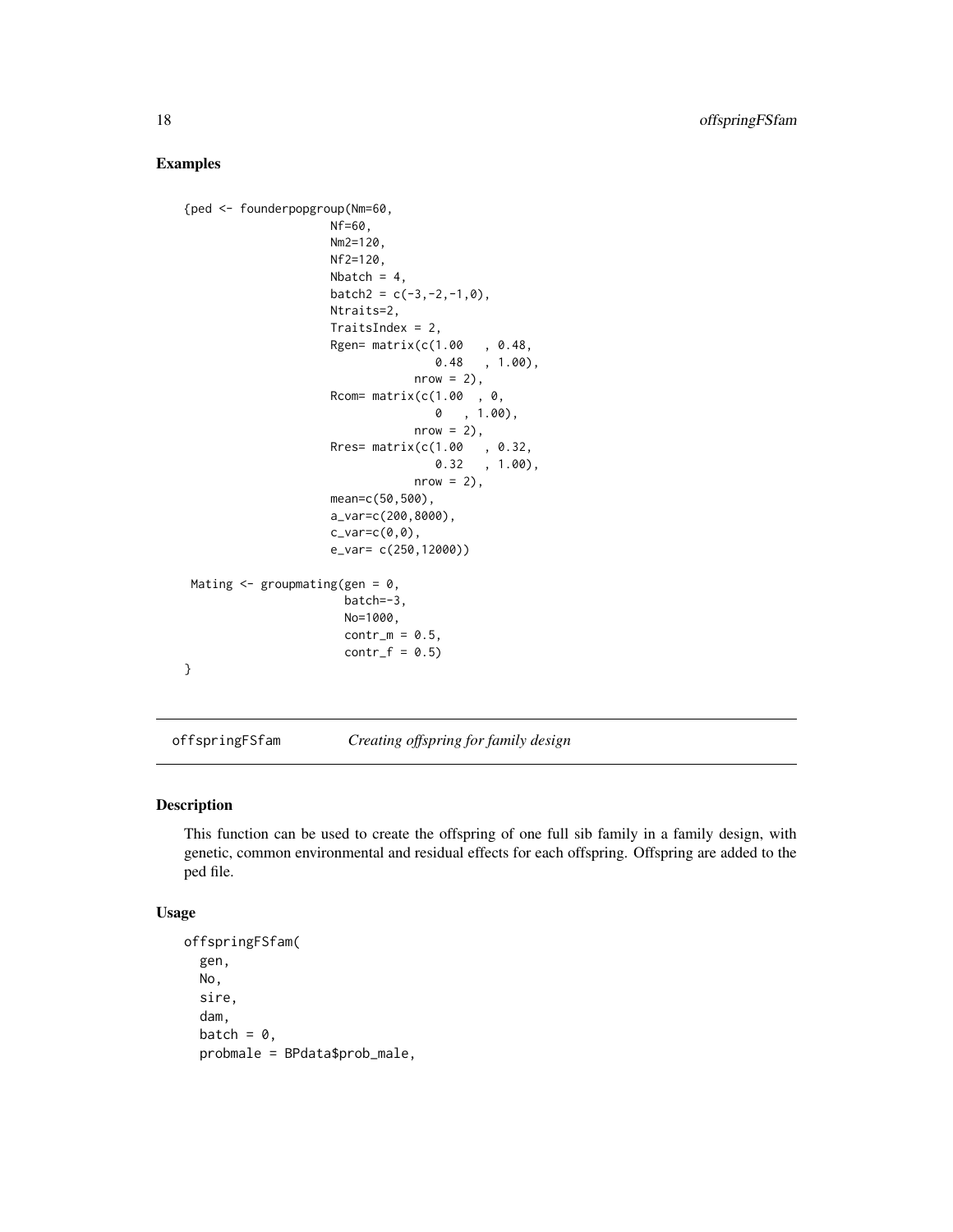## offspringFSfam 19

```
Ntraits = BPdata$Ntraits,
TraitsIndex = c(1:Ntraits),
Rgen = BPdata$Rgen,
Rres = BPdata$Rres,
Rcom = BPdata$Rcom,
a_var = BPdata$a_var,
c_var = BPdata$c_var,
e_var = BPdata$e_var,
inbreeding = TRUE
```

```
\mathcal{L}
```

| gen         | The generation of the offspring.                                                                                                                                                                                             |
|-------------|------------------------------------------------------------------------------------------------------------------------------------------------------------------------------------------------------------------------------|
| No          | The number of offspring per fullsib family.                                                                                                                                                                                  |
| sire        | The sire of the full sib family. Sire should also be in the ped file with information<br>on the inbreeding level and true breeding values for each trait.                                                                    |
| dam         | The dam of the full sib family. Dam should also be in the ped file with informa-<br>tion on the inbreeding level and the true breeding values for each trait.                                                                |
| batch       | The batch of the offspring. Default is 0.                                                                                                                                                                                    |
| probmale    | The probability that a offspring is male. The probability that the offspring is<br>female is calculated as 1 - probmale. Probmale does not need to be specified if<br>it is in the list called 'BPdata'. The default is 0.5. |
| Ntraits     | Number of traits to be simulated. Does not need to be specified if Ntraits is in<br>the list 'BPdata'.                                                                                                                       |
| TraitsIndex | Vector of traits that are in the selection index. By default, all traits are in the<br>index.                                                                                                                                |
| Rgen        | Matrix of all genetic correlations between all Ntraits. Only needs to be speci-<br>fied if there is no matrix of genetic correlations named Rgen in the list called<br>'BPdata'.                                             |
| Rres        | Matrix of all residual correlations between all Ntraits. Only needs to be spec-<br>ified if there is no matrix of residual correlations named Rres in the list called<br>'BPdata'.                                           |
| Rcom        | Matrix of all common environmental correlations between all Ntraits. Only<br>needs to be specified if there is no matrix of common environmental correla-<br>tions named Rcom in the list called 'BPdata'.                   |
| a_var       | Vector of genetic variances of all traits. Only needs to be specified if there is no<br>vector of genetic variances named a_var in the list called 'BPdata'.                                                                 |
| c_var       | Vector of common environmental variances of all traits. Only needs to be spec-<br>ified if there is no vector of common environmental variances named c var in<br>the list called 'BPdata'.                                  |
| e_var       | Vector of residual variances of all traits. Only needs to be specified if there is no<br>vector of residual variances named e_var in the list called 'BPdata'.                                                               |
| inbreeding  | If TRUE (default), then the inbreeding level is calculated for each offspring.                                                                                                                                               |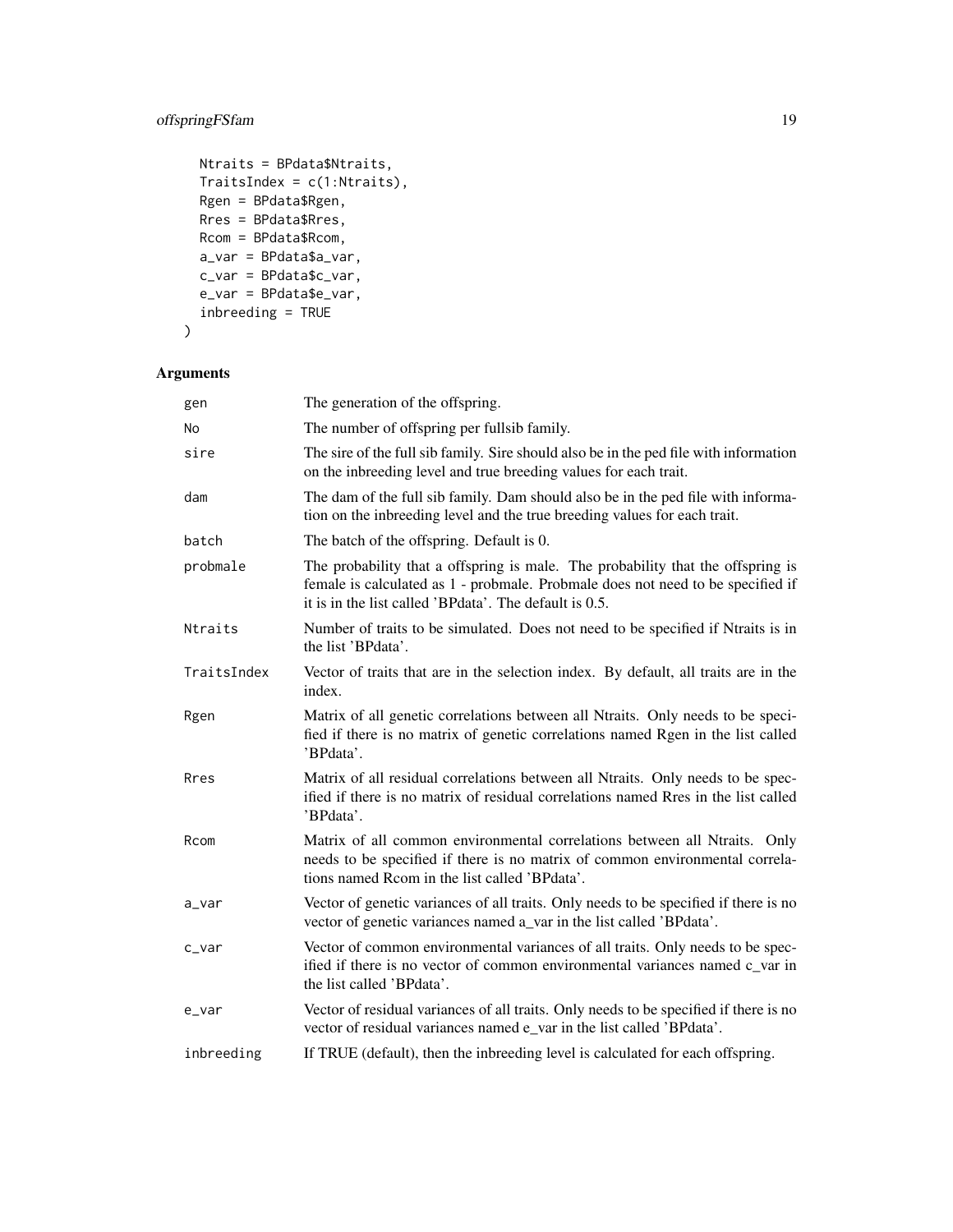#### Value

This function returns the 'ped' data frame: the new offspring are added to this data frame.

```
ped <- founderpopfam(Nm = 60,
                    Nf = 60,
                    Nm2 = 0,
                    Nf2 = 0,
                    Ntraits = 2,
                    TraitsIndex = 2,
                    Rgen = matrix(c(1.00, 0.48,0.48 , 1.00),
                                nrow = 2,
                    Rcom = matrix(c(1.00, 0.5,0.5 , 1.00),
                                nrow = 2,
                    Rres = matrix(c(1.00, 0.32,0.32 , 1.00),
                                nrow = 2,
                    mean = c(50, 500),
                    a_Var = c(200, 8000),
                    c_{var} = c(150, 1000),
                    e_var = c(250,12000))
Mating \leq randommating(gen = 0,
                      Nfam_FS = 120)
for(fam in 1: nrow(Mating)){
ped <- offspringFSfam(gen = 1,
                     No = 100,probmale = 0.5,
                     sire = Mating$Sire[fam],
                     dam = Mating$Dam[fam],
                     Ntraits = 2,
                     TraitsIndex = 2,
                     Rgen = matrix(c(1.00, 0.48,0.48 , 1.00),
                                nrow = 2,
                     Rcom = matrix(c(1.00, 0.5, 0.00))0.5 , 1.00),
                                nrow = 2,
                     Rres = matrix(c(1.00, 0.32,0.32 , 1.00),
                                nrow = 2,
                     a_{var} = c(200, 8000),
                     c_{var} = c(150, 1000),
                     e_var = c(250,12000))
```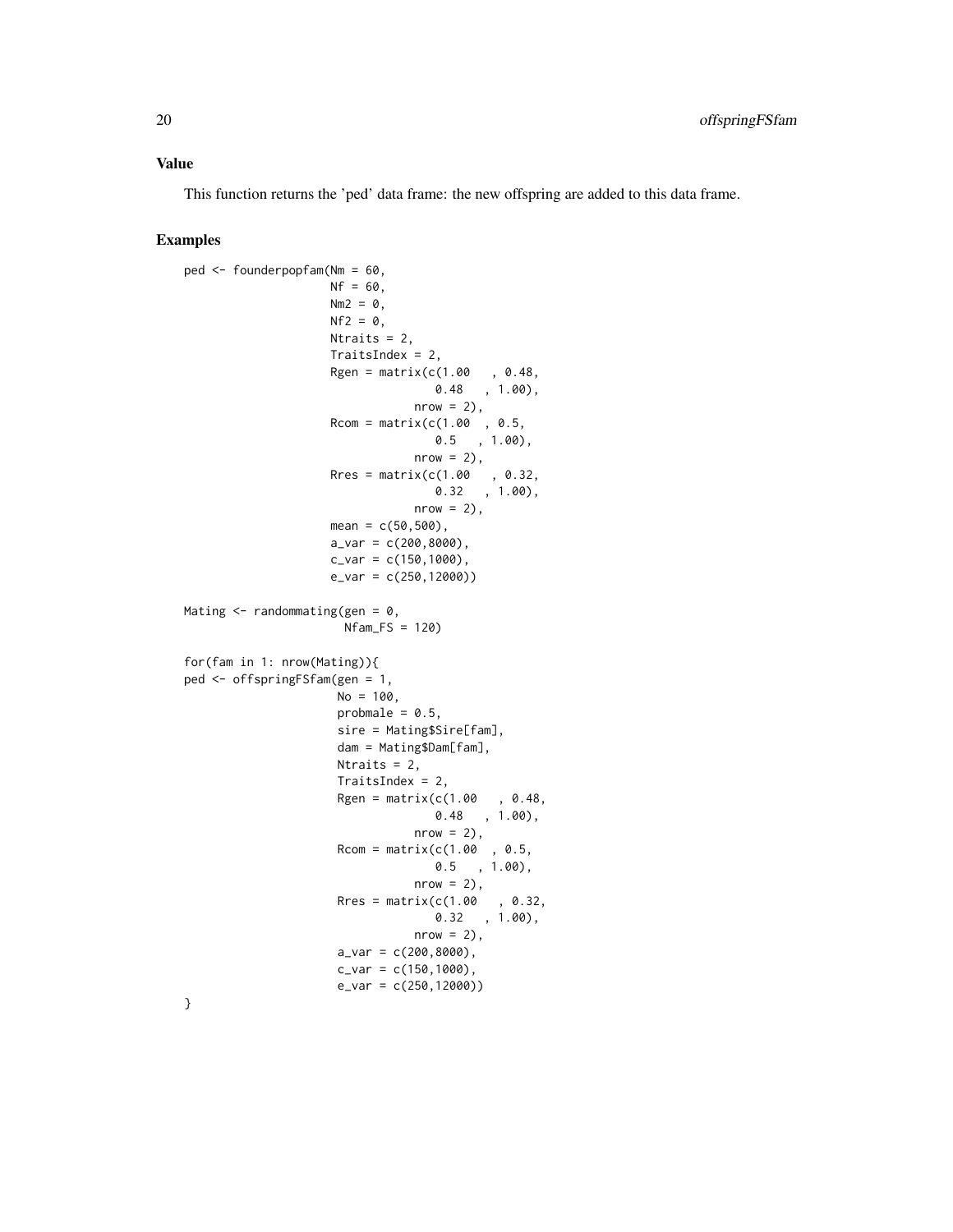<span id="page-20-0"></span>

## Description

This function can be used to create the offspring of one full sib family in a group mating design, with genetic, common environmental and residual effects for each offspring. Offspring are added to the ped file.

#### Usage

```
offspringFSgroup(
  gen,
 No,
  sire,
  dam,
 batch = \theta,
 probmale = BPdata$prob_male,
 Ntraits = BPdata$Ntraits,
  TraitsIndex = c(1:Ntraits),
 Rgen = BPdata$Rgen,
 Rres = BPdata$Rres,
 Rcom = BPdata$Rcom,
 a_var = BPdata$a_var,
  c_var = BPdata$c_var,
  e_var = BPdata$e_var,
  inbreeding = TRUE
)
```

| gen         | The generation of the offspring.                                                                                                                                                                                               |
|-------------|--------------------------------------------------------------------------------------------------------------------------------------------------------------------------------------------------------------------------------|
| No          | The number of offspring per fullsib family.                                                                                                                                                                                    |
| sire        | The sire of the full sib family. Sire should also be in the ped file with information<br>on the inbreeding level and true breeding values for each trait.                                                                      |
| dam         | The dam of the full sib family. Dam should also be in the ped file with informa-<br>tion on the inbreeding level and the true breeding values for each trait.                                                                  |
| batch       | The batch of the offspring. Default is 0.                                                                                                                                                                                      |
| probmale    | The probability that a offspring is male. The probability that the offspring is<br>female is calculated as 1 - probinale. Probinale does not need to be specified if<br>it is in the list called 'BPdata'. The default is 0.5. |
| Ntraits     | Number of traits to be simulated. Does not need to be specified if Ntraits is in<br>the list 'BPdata'.                                                                                                                         |
| TraitsIndex | Vector of traits that are in the selection index. By default, all traits are in the<br>index.                                                                                                                                  |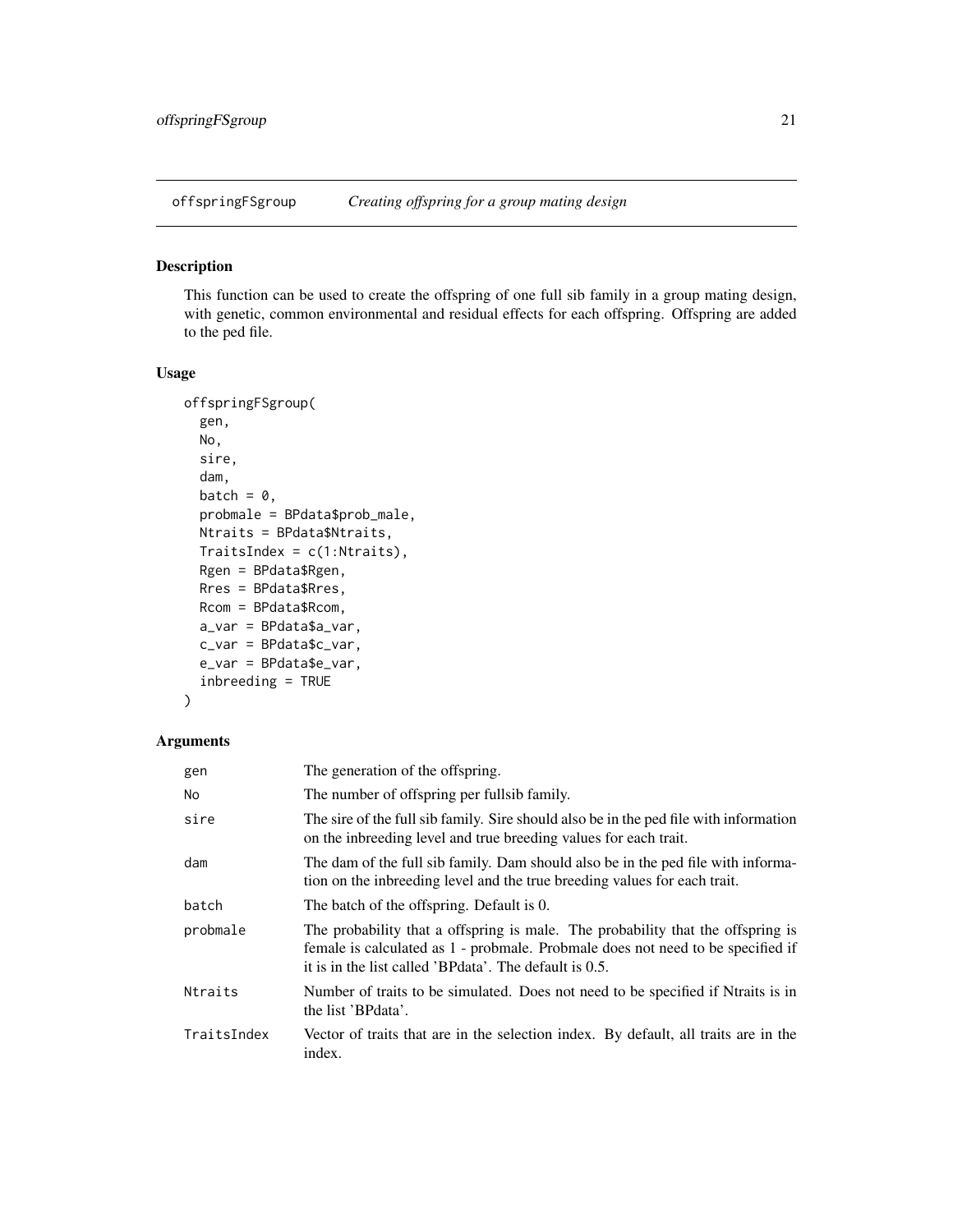| Rgen       | Matrix of all genetic correlations between all Ntraits. Only needs to be speci-<br>fied if there is no matrix of genetic correlations named Rgen in the list called<br>'BPdata'.                           |
|------------|------------------------------------------------------------------------------------------------------------------------------------------------------------------------------------------------------------|
| Rres       | Matrix of all residual correlations between all Ntraits. Only needs to be spec-<br>ified if there is no matrix of residual correlations named Rres in the list called<br>'BPdata'.                         |
| Rcom       | Matrix of all common environmental correlations between all Ntraits. Only<br>needs to be specified if there is no matrix of common environmental correla-<br>tions named Rcom in the list called 'BPdata'. |
| a_var      | Vector of genetic variances of all traits. Only needs to be specified if there is no<br>vector of genetic variances named a_var in the list called 'BPdata'.                                               |
| $c$ _var   | Vector of common environmental variances of all traits. Only needs to be spec-<br>ified if there is no vector of common environmental variances named c var in<br>the list called 'BPdata'.                |
| $e_Var$    | Vector of residual variances of all traits. Only needs to be specified if there is no<br>vector of residual variances named e_var in the list called 'BPdata'.                                             |
| inbreeding | If True (default), then the inbreeding level is calculated for each offspring.                                                                                                                             |

## Value

This function returns the 'ped' data frame: the new offspring are added to this data frame.

```
ped <- founderpopgroup(Nm = 60,
                     Nf = 60,Nm2 = 0,Nf2 = 0,
                     batch = c(-3, -2, -1, 0),
                     Ntraits = 2,
                     TraitsIndex = 2,
                     Rgen = matrix(c(1.00 , 0.48,0.48 , 1.00),
                                  nrow = 2,
                     Rcom = matrix(c(1.00, 0, 0))0 , 1.00),
                                  nrow = 2,
                      Rres = matrix(c(1.00 , 0.32,
                                      0.32 , 1.00),
                                  nrow = 2,
                     mean = c(50, 500),
                     a_{var} = c(200, 8000),
                     c_{var} = c(\emptyset, \emptyset),
                     e_var = c(250,12000))
Mating \leq groupmating(gen = 0,
                       batch = -3,
                       No = 1000,
```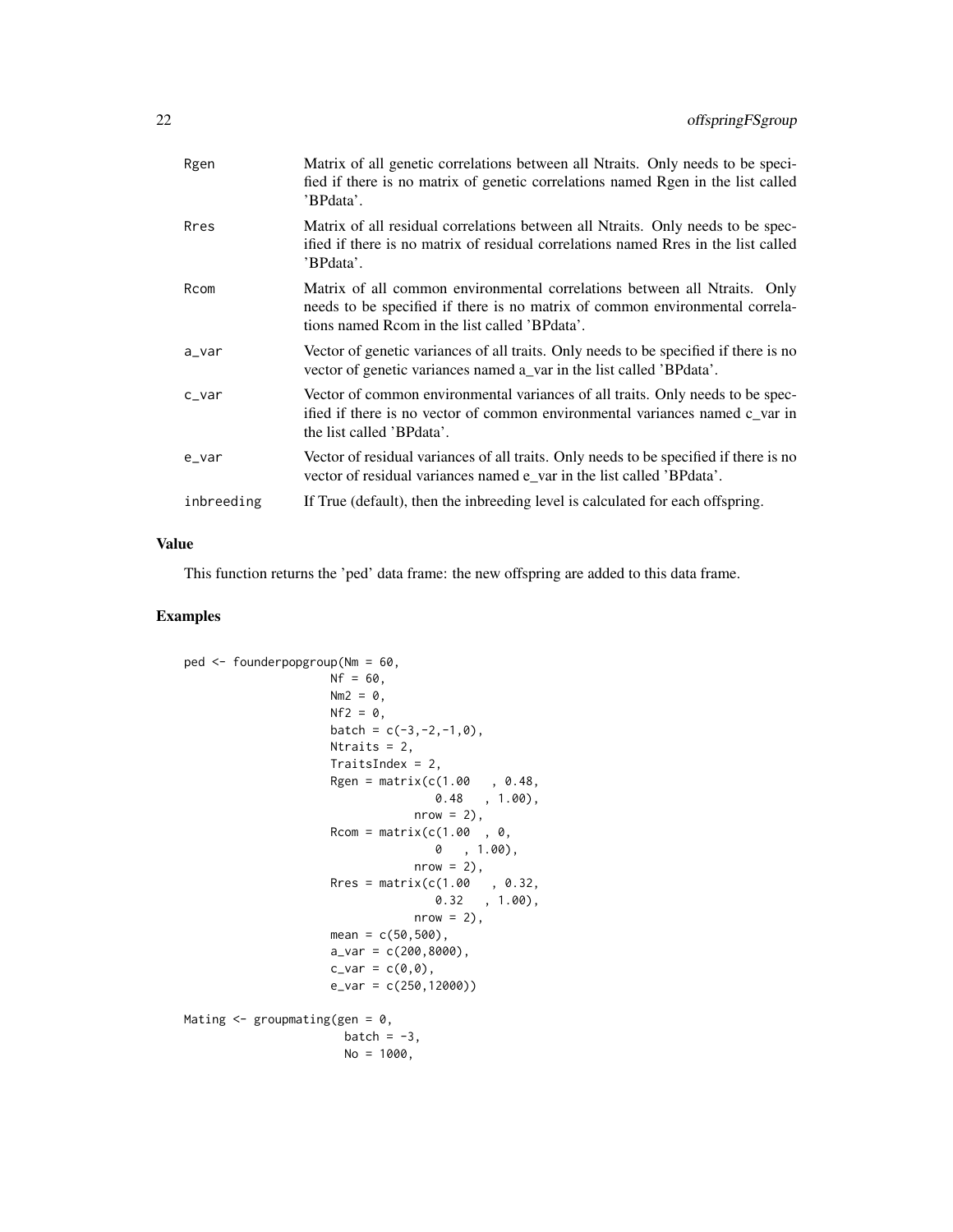## <span id="page-22-0"></span>preselphen 23

```
contr_m = 0.5,
                      contr_f = 0.5for(fam in 1: nrow(Mating)){
ped <- offspringFSgroup(gen = 1,
                     No = Mating$No[fam],
                     probmale = 0.5,
                     sire = Mating$Sire[fam],
                     dam = Mating$Dam[fam],
                     batch = 1,
                     Ntraits =2,
                     TraitsIndex = 2,
                      Rgen = matrix(c(1.00, 0.48,0.48 , 1.00),
                                nrow = 2,
                     Rcom = matrix(c(1.00, 0.5,0.5 , 1.00),
                                nrow = 2,
                     Rres = matrix(c(1.00, 0.32,0.32 , 1.00),
                                nrow = 2,
                     a_{var} = c(200, 8000),
                     c_{var} = c(150, 1000),
                     e_var = c(250,12000))
```
}

preselphen *Preselecting offspring based on phenotype*

## Description

This function can be used to preselect offspring based on the phenotype of one trait.

#### Usage

```
preselphen(
  gen,
  batch = \theta,
  withinfam = TRUE,
  Nenv,
  Npresel,
  trait,
  Ntraits = BPdata$Ntraits
)
```
#### Arguments

gen The generation of the offspring.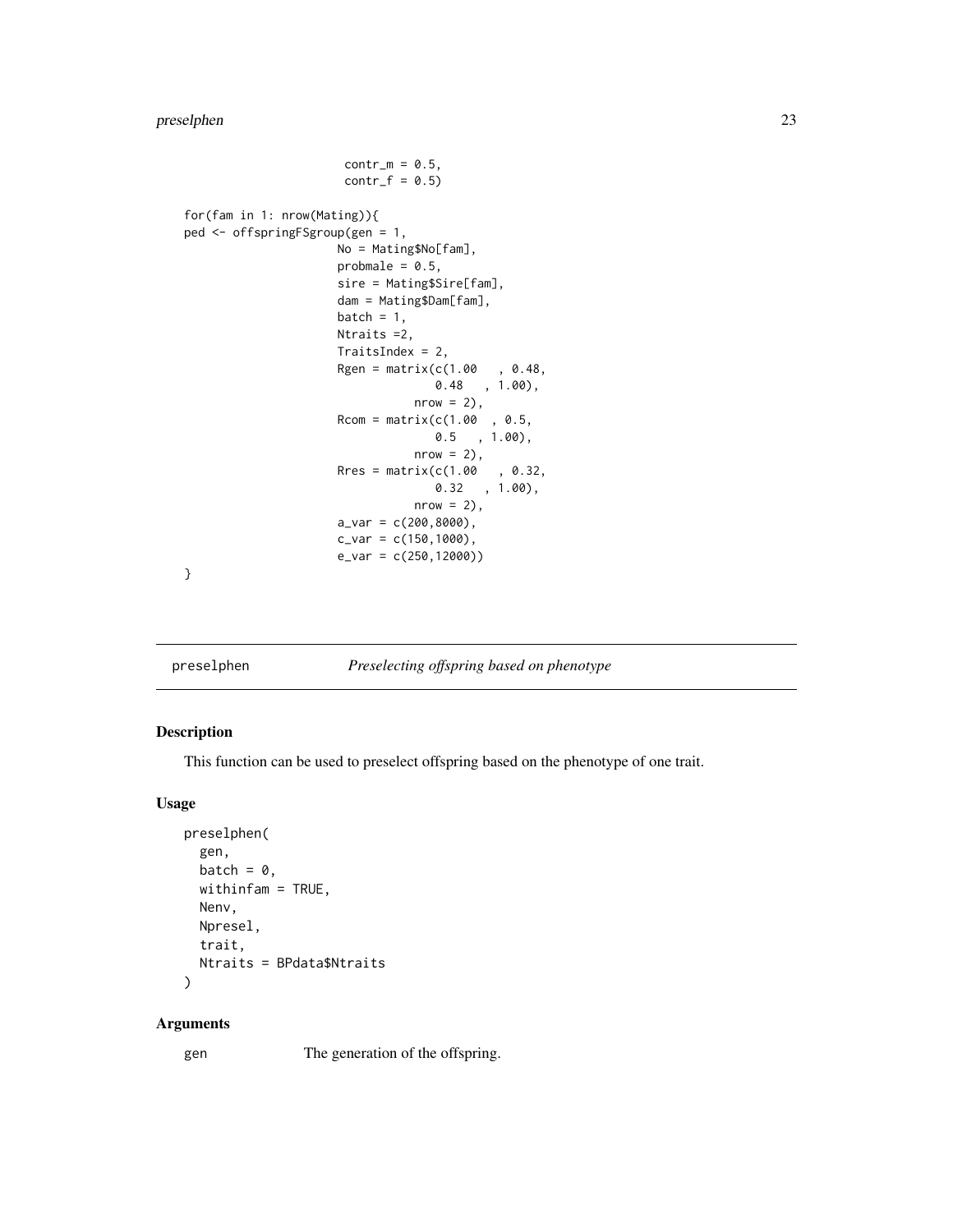| batch     | The batch of the offspring. Default is 0.                                                                                                                                                                                                                                                                    |
|-----------|--------------------------------------------------------------------------------------------------------------------------------------------------------------------------------------------------------------------------------------------------------------------------------------------------------------|
| withinfam | Preselection within a full sib family or not, default is TRUE.                                                                                                                                                                                                                                               |
| Nenv      | The number of environments the fish need to be preselected for, for example a<br>certain number of fish need to be preselected for a nucleus and a certain number<br>of fish need to be preselected for a production environment in order to measure<br>sib traits. Preselection is based on the same trait. |
| Npresel   | A vector of the number of fish that needs to be preselected for each environment.                                                                                                                                                                                                                            |
| trait     | The trait on which the phenotypic preselection is based, for example trait $= 2$ .                                                                                                                                                                                                                           |
| Ntraits   | The total number of simulated traits. Needs to be specified if Ntraits is not<br>specified in a list called 'BPdata'.                                                                                                                                                                                        |

#### Value

This function will make changes to the data frame called 'ped'. Fish that are pre-selected will get a number assigned to their column 'preselected'.

```
ped <- founderpopfam(Nm = 60,
                    Nf = 60.
                    Nm2 = 0,
                    Nf2 = 0,
                    Ntraits = 2,
                    TraitsIndex = 2,
                    Rgen = matrix(c(1.00, 0.48,0.48 , 1.00),
                                nrow = 2,
                    Rcom = matrix(c(1.00, 0.5,0.5 , 1.00),
                                nrow = 2,
                    Rres = matrix(c(1.00, 0.32,0.32 , 1.00),
                                nrow = 2,
                    mean = c(50, 500),
                    a_Var = c(200, 8000),
                    c_{var} = c(150, 1000),
                    e_var = c(250,12000))
Mating \leq randommating(gen = 0,
                      Nfam_FS = 120)
for(fam in 1: nrow(Mating)){
ped <- offspringFSfam(gen = 1,
                     No = 100,probmale = 0.5,
                     sire = Mating$Sire[fam],
                     dam = Mating$Dam[fam],
                     Ntraits = 2,
                     TraitsIndex = 2,
```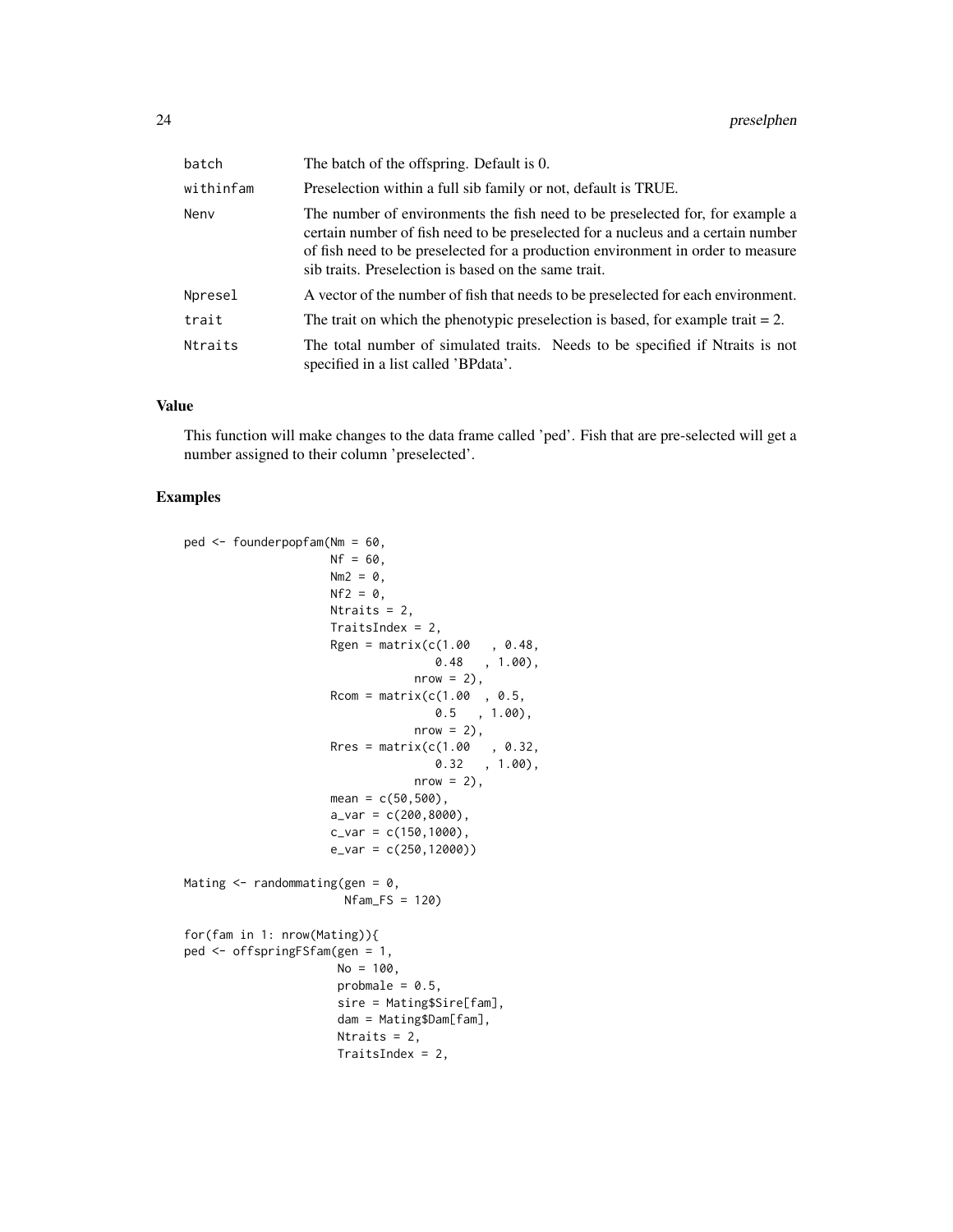```
Rgen = matrix(c(1.00, 0.48,0.48 , 1.00),
                                 nrow = 2,
                      Rcom = matrix(c(1.00, 0.5,0.5 , 1.00),
                                 nrow = 2,
                      Rres = matrix(c(1.00, 0.32,0.32 , 1.00),
                                 nrow = 2),
                      a_{var} = c(200, 8000),
                      c_{var} = c(150, 1000),
                      e_var = c(250,12000))
}
ped <- preselphen(gen = 1,
                  Nenv = 2,
                  Npresel = c(25, 15),
                  trait = 1,Ntraits = 2)
ped <- founderpopgroup(Nm = 60,
                     Nf = 60,
                     Nm2 = 0,
                     Nf2 = 0,
                     batch = c(-3, -2, -1, 0),
                     Ntraits = 2,
                     TraitsIndex = 2,
                     Rgen = matrix(c(1.00, 0.48, 0.48)0.48 , 1.00),
                                 nrow = 2,
                     Rcom = matrix(c(1.00, 0, 0))0 , 1.00),
                                 nrow = 2,
                     Rres = matrix(c(1.00, 0.32,0.32 , 1.00),
                                 nrow = 2,
                     mean = c(50, 500),
                     a_{var} = c(200, 8000),
                     c_var = c(\emptyset, \emptyset),
                     e_var = c(250,12000))
Mating \leq groupmating(gen = 0,
                       batch =-3,
                       No = 1000,contr_m = 0.5,
                       contr_f = 0.5for(fam in 1: nrow(Mating)){
ped <- offspringFSgroup(gen = 1,
                      No = Mating$No[fam],
                      probmale = 0.5,
```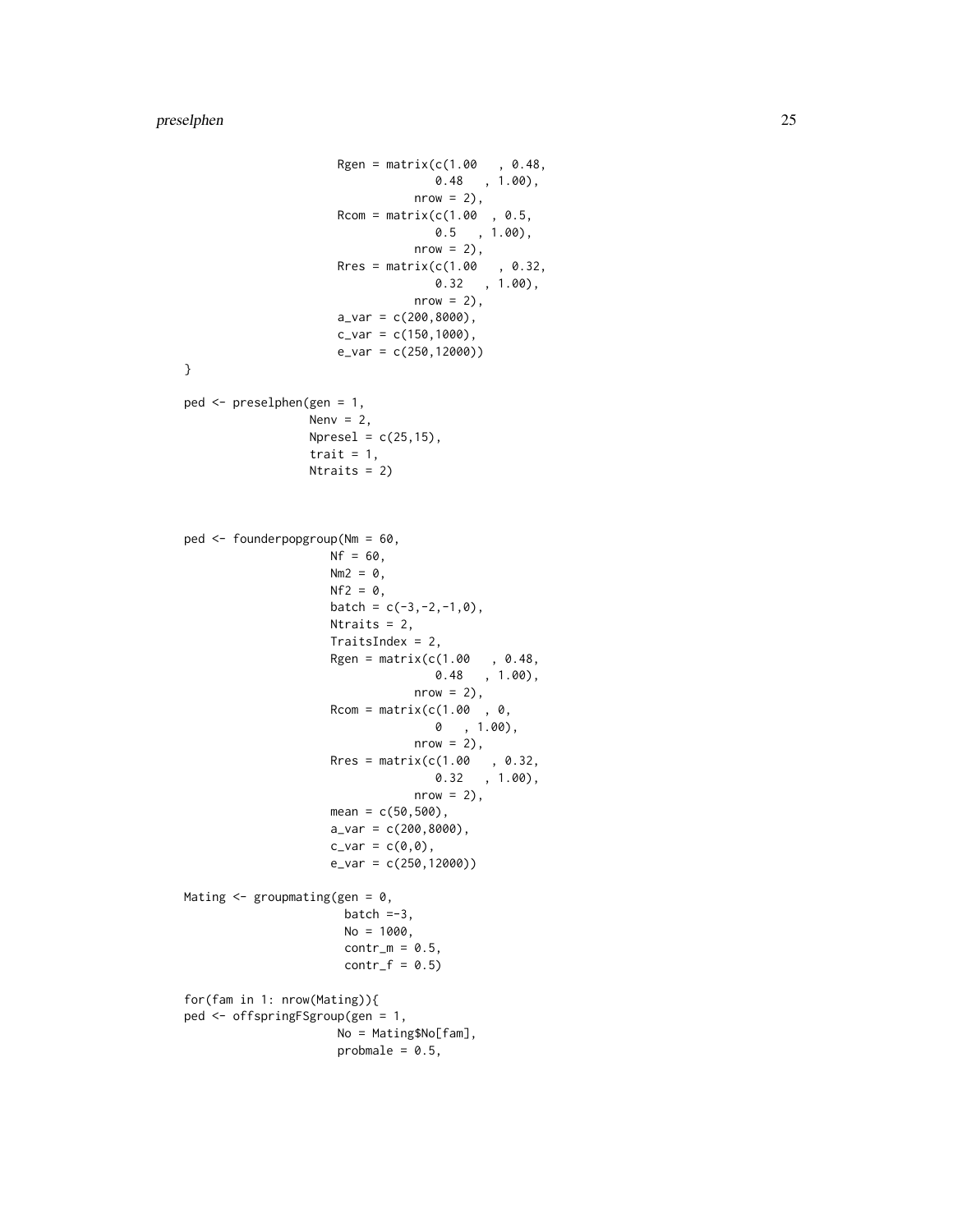```
sire = Mating$Sire[fam],
                     dam = Mating$Dam[fam],
                     batch = 1,Ntraits = 2,
                     TraitsIndex = 2,
                     Rgen = matrix(c(1.00, 0.48,0.48 , 1.00),
                                nrow = 2),
                     Rcom = matrix(c(1.00, 0.5,0.5 , 1.00),
                                nrow = 2,
                     Rres = matrix(c(1.00, 0.32,0.32, 1.00),
                                nrow = 2,
                     a_{var} = c(200, 8000),
                     c_{var} = c(150, 1000),
                     e_var = c(250,12000))
}
ped <- preselphen(gen = 1,
                 batch = 1,
                 withinfam = FALSE,
                 Nenv = 2,
                 Npresel = c(400,150),
                 trait = 1,Ntraits = 2)
```

```
preselrandom Randomly preselecting offspring
```
## Description

This function can be used to randomly preselect offspring or randomly allocate offspring to for example the nucleus and prodction environment.

#### Usage

```
preselrandom(gen, batch = 0, within fam = TRUE, Nenv, Npresel)
```

| gen       | The generation of the offspring.                                                                                                                                                                                                                                    |
|-----------|---------------------------------------------------------------------------------------------------------------------------------------------------------------------------------------------------------------------------------------------------------------------|
| batch     | The batch of the offspring that need to be randomly preselected. Default is 0.                                                                                                                                                                                      |
| withinfam | Preselection within a full sib family or not, default is TRUE.                                                                                                                                                                                                      |
| Neny      | The number of environments the fish need to be preselected for, for example a<br>certain number of fish need to be preselected for a nucleus and a certain number<br>of fish need to be preselected for a production environment in order to measure<br>sib traits. |
| Npresel   | The number of fish that needs to be preselected for each environment.                                                                                                                                                                                               |
|           |                                                                                                                                                                                                                                                                     |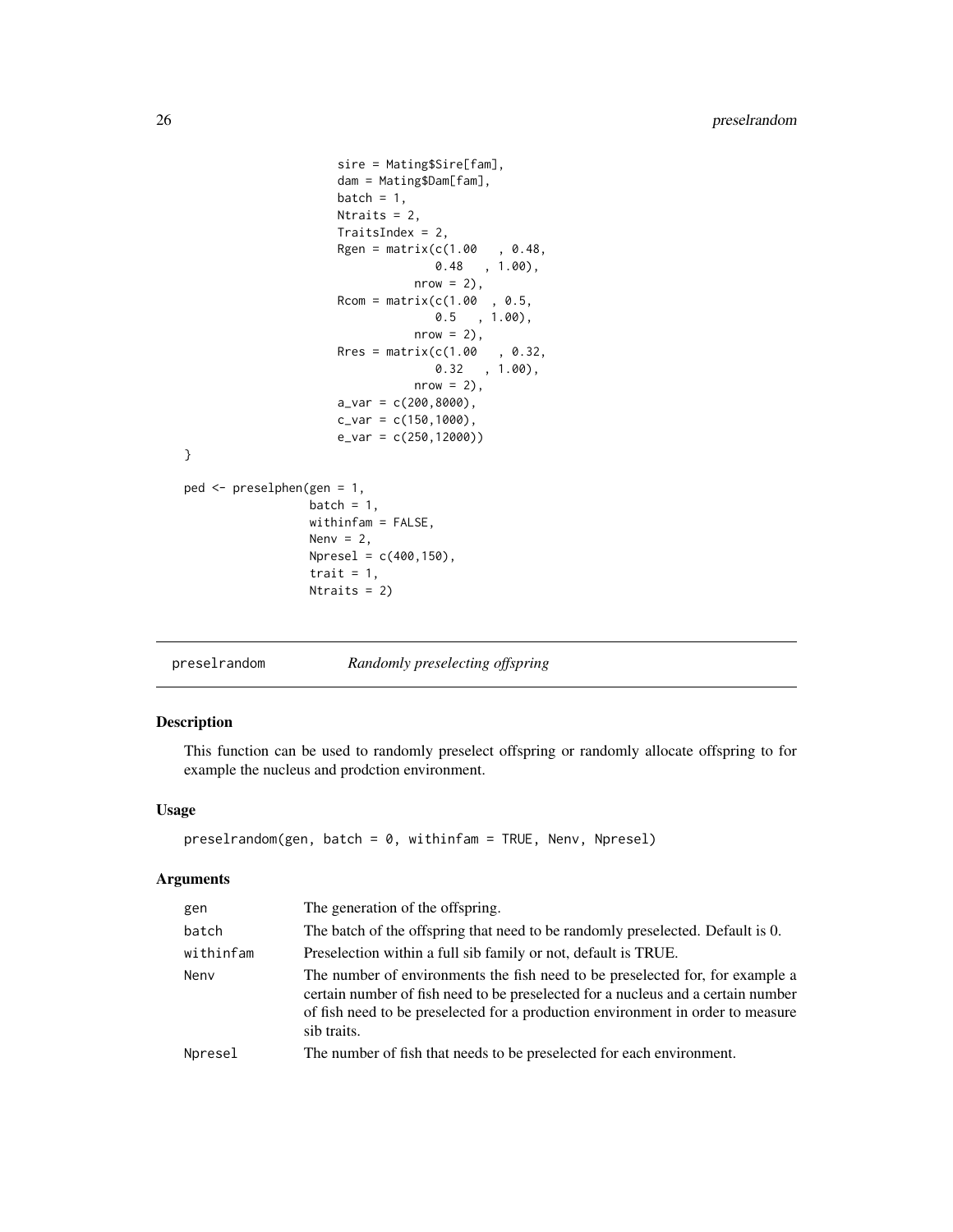## preselrandom 27

#### Value

This function will make changes to the data frame called 'ped'. Fish that are pre-selected will get a number assigned to their column 'preselected'.

#### Examples

```
ped <- founderpopfam(Nm = 60,
                    Nf = 60,
                    Nm2 = 0.
                    Nf2 = 0.
                    Ntraits = 2,
                    TraitsIndex = 2,
                    Rgen = matrix(c(1.00, 0.48, 0.48)0.48 , 1.00),
                                nrow = 2,
                    Rcom = matrix(c(1.00, 0.5,0.5 , 1.00),
                                nrow = 2,
                    Rres = matrix(c(1.00, 0.32,0.32 , 1.00),
                                nrow = 2,
                    mean = c(50, 500),
                    a_Var = c(200, 8000),
                    c_{var} = c(150, 1000),
                    e_var = c(250,12000))
Mating \leq randommating(gen = 0,
                      Nfam_FS = 120for(fam in 1: nrow(Mating)){
ped <- offspringFSfam(gen = 1,
                     No = 100,probmale = 0.5,
                     sire = Mating$Sire[fam],
                     dam = Mating$Dam[fam],
                     Ntraits = 2,
                     TraitsIndex = 2,
                     Rgen = matrix(c(1.00, 0.48,0.48 , 1.00),
                                nrow = 2,
                     Rcom = matrix(c(1.00, 0.5, 0.00))0.5 , 1.00),
                                nrow = 2,
                     Rres = matrix(c(1.00, 0.32,0.32 , 1.00),
                                nrow = 2,
                     a_v = c(200, 8000),
                     c_{var} = c(150, 1000),
                     e_var = c(250,12000))
}
```
ped <- preselrandom(gen = 1,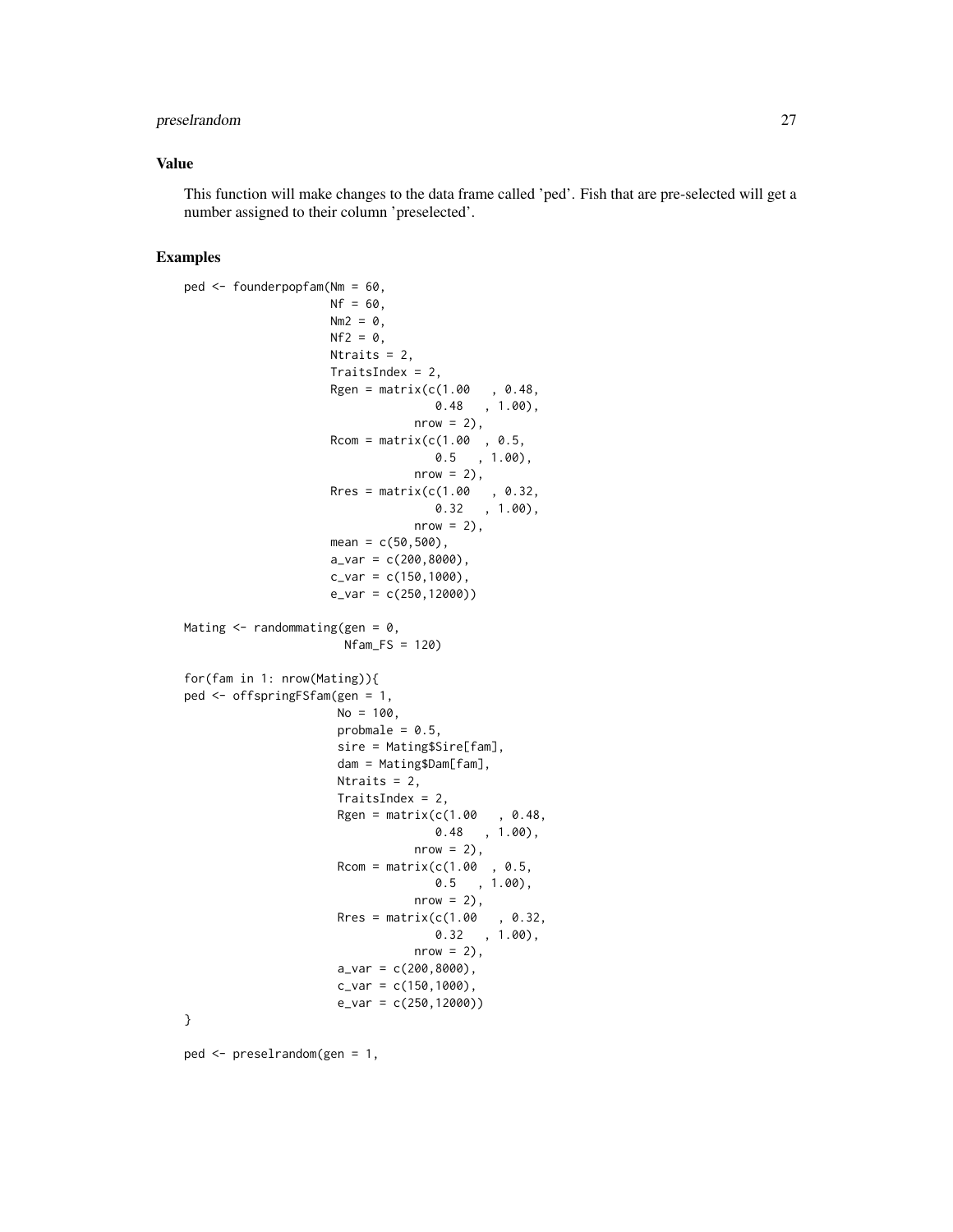Nen $v = 2$ ,  $Npresel = c(25, 15)$ 

<span id="page-27-0"></span>preselselcand *Preselection of selection candidates*

## Description

Function to preselect selection candidates based on their Index/EBV/phenotype. Fish are preselected from the fish that are available for selection (ped\$selcand==1). Fish that are not preselected will be assigned a value of 2 for ped\$selcand. These fish will not be used in the function select.

#### Usage

```
preselselcand(
  gen,
 batch = \theta,
  select_on = "Index",
  trait,
 Ntraits = BPdata$Ntraits,
 Nm,
 Nf,
 N,
 within_FSfam = FALSE,
 max_FSfam = "all"
)
```

| gen       | The generation of the selection candidates. A vector of generations can be pro-<br>vided.                                               |
|-----------|-----------------------------------------------------------------------------------------------------------------------------------------|
| batch     | The batch of the selection candidates. Default is 0. It is possible to provide a<br>vector with multiple batches.                       |
| select_on | Options: "Index", "EBV" or "Phenotype". For "EBV" and "Phenotype", also the<br>trait need to be specified in 'trait'. Default is Index. |
| trait     | Which trait or EBV the selection is based on when option "EBV" or "Phenotype"<br>is choosen in 'select on'.                             |
| Ntraits   | Number of simulated traits. Does not need to be specified if Ntraits is specified<br>in a list called 'BPdata'.                         |
| Nm        | Number of males to preselect (In total or per full sib family, depending on<br>within_FSfam).                                           |
| Nf        | Number of females to preselect (In total or per full sib family, depending on<br>within_FSfam).                                         |
| N         | Total number of pre-selected fish. Does not need to be specified if Nm and Nf<br>are specified.                                         |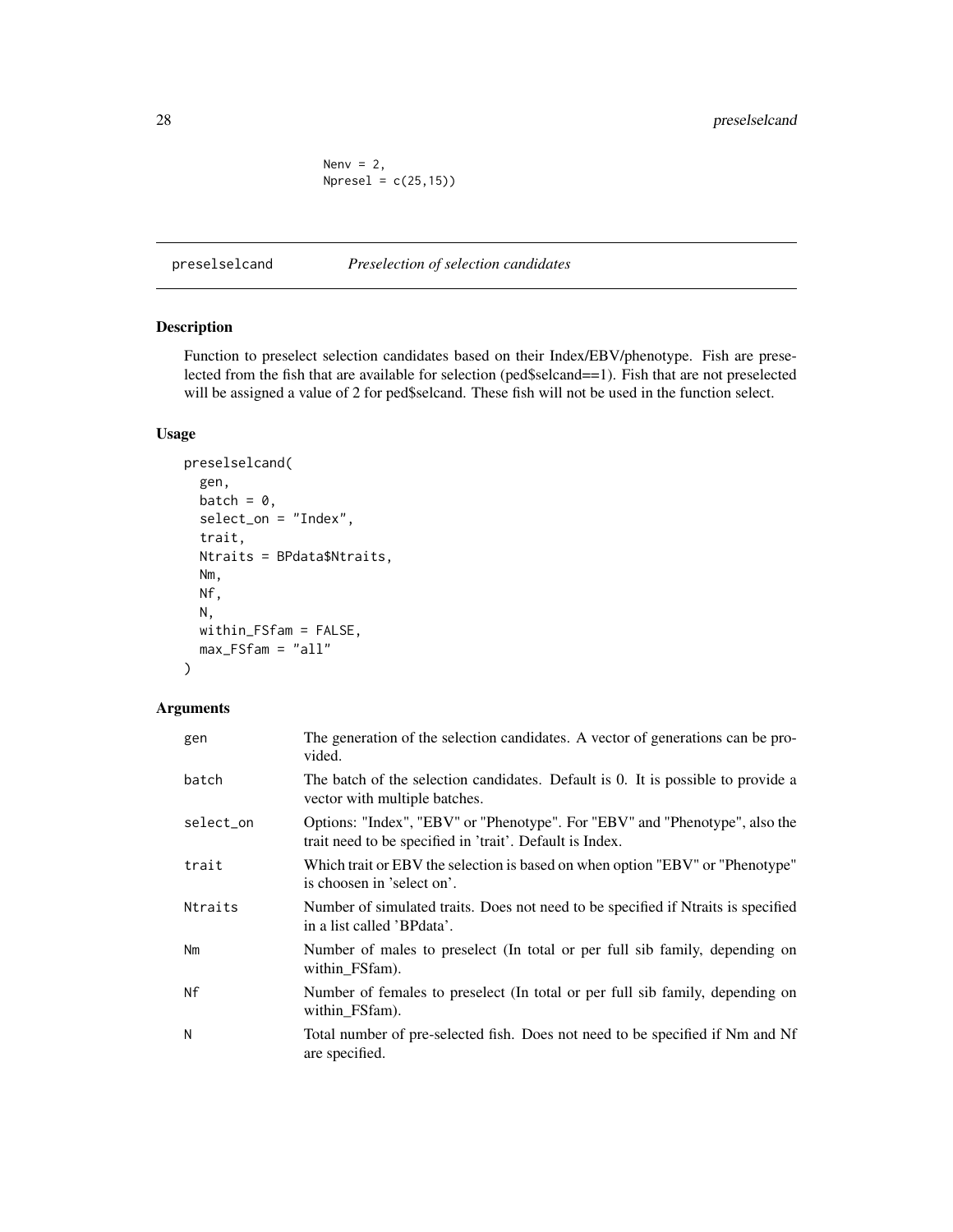| within FSfam | If True, pre-selection takes place within a full sib family. Default is False. Only |
|--------------|-------------------------------------------------------------------------------------|
|              | use within family selection in a family design. Each full sib family must have at   |
|              | least Nm male sibs and Nf female sibs (or N sibs).                                  |
| max_FSfam    | Maximum number of sibs that can be selected per full sib familie, in case selec-    |
|              | tion does not take place within a full sib family. Default is 'all'.                |

#### Value

This function will change the data frame called 'ped'. Fish that are not preselected will be assigned a value of 2 for ped\$selcand.

```
ped <- founderpopfam(Nm = 60,
                    Nf = 60.
                    Nm2 = 0.
                    Nf2 = 0,
                    Ntraits = 2,
                    TraitsIndex = 2,
                    Rgen = matrix(c(1.00, 0.48,0.48 , 1.00),
                               nrow = 2,
                    Rcom = matrix(c(1.00, 0.5, 0.5)0.5 , 1.00),
                                nrow = 2,
                    Rres = matrix(c(1.00, 0.32,0.32 , 1.00),
                                nrow = 2,
                    mean = c(50, 500),
                    a_Var = c(200, 8000),
                    c_{var} = c(150, 1000),
                    e_var = c(250,12000))
Mating \leq randommating(gen = 0,
                      Nfam_FS = 120)
for(fam in 1: nrow(Mating)){
ped <- offspringFSfam(gen = 1,
                     No = 100,probmale = 0.5,
                     sire = Mating$Sire[fam],
                     dam = Mating$Dam[fam],
                     Ntraits = 2,
                     TraitsIndex = 2,
                     Rgen = matrix(c(1.00, 0.48,0.48 , 1.00),
                                nrow = 2,
                     Rcom = matrix(c(1.00, 0.5,0.5 , 1.00),
                                nrow = 2,
                     Rres = matrix(c(1.00, 0.32,0.32 , 1.00),
```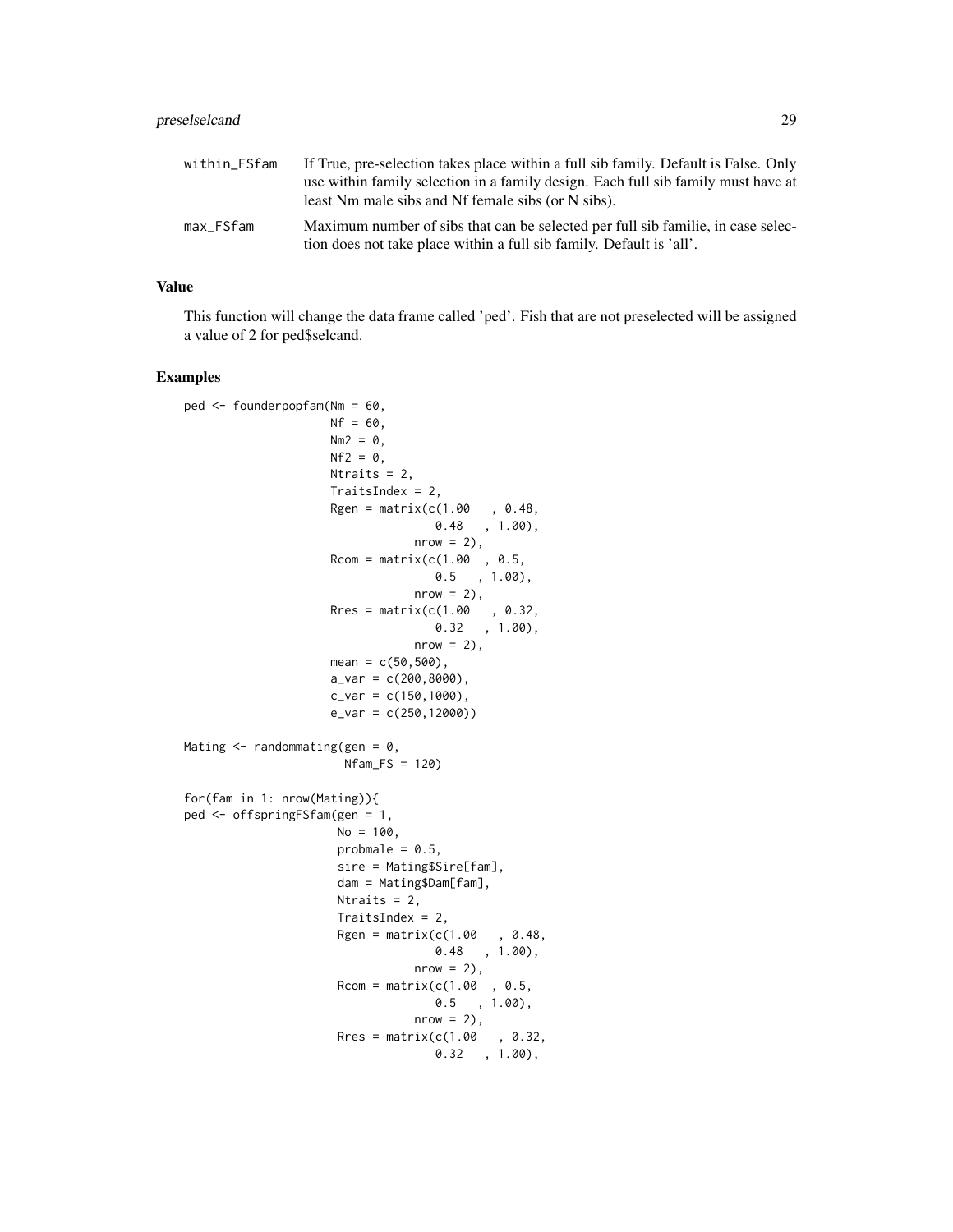```
nrow = 2,
                      a_{var} = c(200, 8000),
                      c_{var} = c(150, 1000),
                      e_var = c(250,12000))
}
ped <- preselphen(gen = 1,
                  Nenv = 2,
                  Npresel = c(25, 15),
                  trait = 1,
                  Ntraits = 2)
ped <- avail_selection(gen = 1,
                       presel = 1,
                       surv = 0.9ped <- breeding_values(gen = 1,
                       TraitsIndex = 2,
                       EBV = "GEBV",GenomLength = 11.3,
                       Ne = 100,
                       SizeTraining = nrow(ped[ped$preselected ==2,]),
                       Ntraits = 2,
                       a_{var} = c(200, 8000),
                       h2 = c(0.33, 0.38)ped <- preselselcand(gen = 1,
                 Nm = 300,Nf = 300,
                 max_FSfam = 15,
                 Ntraits = 2)
```
randommating *Random mating family design*

#### Description

Function to randomly allocate sires to dams.

## Usage

```
randommating(
  gen,
 batch = \theta,
 batch_m = NA,
 batch_f = NA,
 Nfam_FS,
 No = NA,
 No_FSfam = NA,
```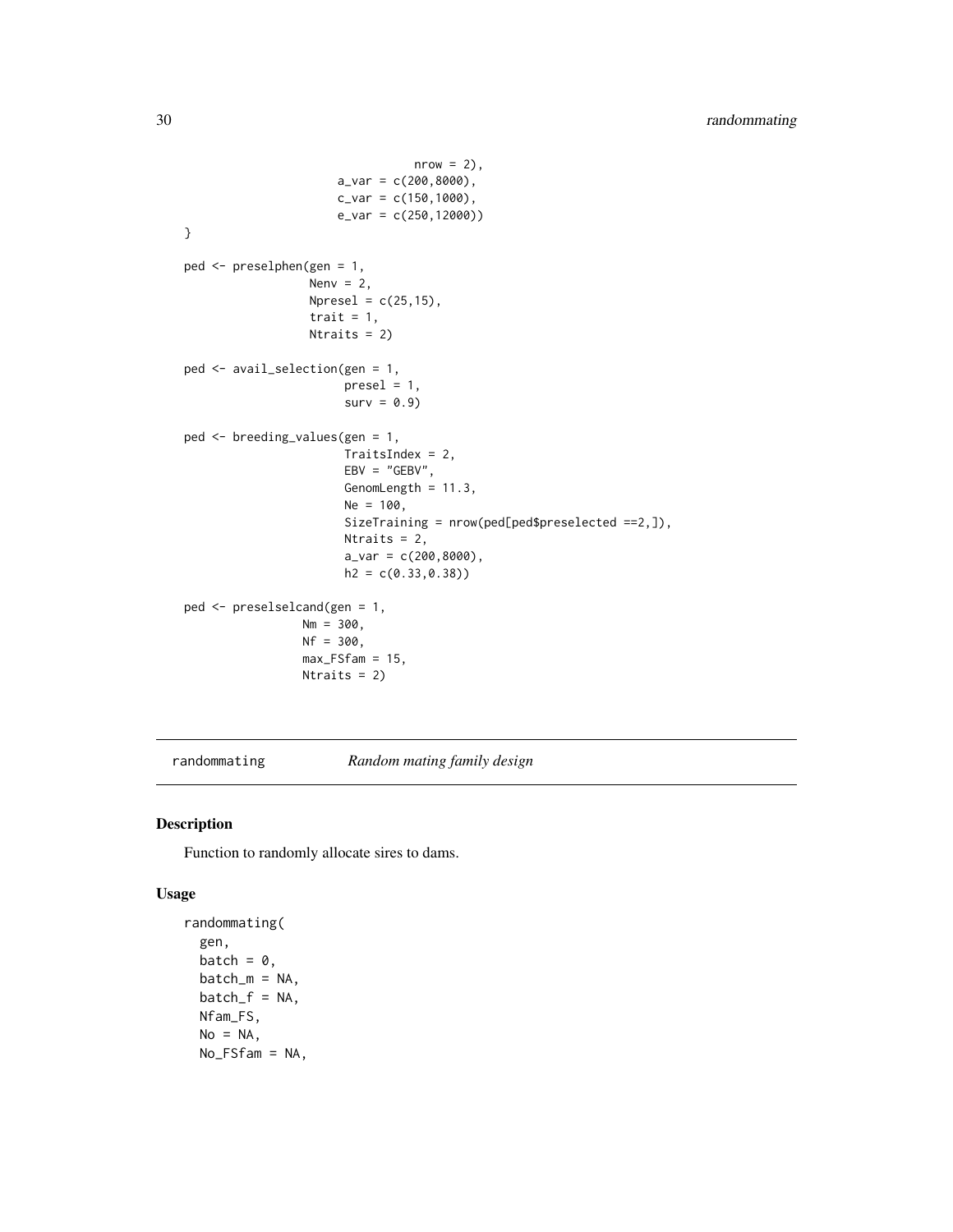## randommating 31

selected = 1

#### Arguments

 $\lambda$ 

| gen            | The generations of the sires and dams.                                                                                                     |
|----------------|--------------------------------------------------------------------------------------------------------------------------------------------|
| batch          | The batch of the sires and dams. Default is 0.                                                                                             |
| batch_m        | The batch of the sires. Default is NA. If batch_m is specified, batch_f also needs<br>to be specified and the parameter batch is not used. |
| batch_f        | The batch of the dams. Default is NA. If batch f is specified, batch m also<br>needs to be specified and the parameter batch is not used.  |
| Nfam_FS        | The number of full sib families.                                                                                                           |
| N <sub>o</sub> | The total number of offspring of all matings. Default is NA.                                                                               |
| No_FSfam       | The number of offspring in each full sib family. Default is NA.                                                                            |
| selected       | The value in ped\$selected of the selected sires and dams. Default is 1.                                                                   |

#### Details

A dataframe called ped needs to be present in the data. Ped needs to contain all the sires and dams that need to be allocated to each other and the columns sex, selected, generation, batch and id (first column).

The sires and dams can come from multiple batches or generations. In that case, a vector of batches or generations need to be provided.

Optionally, a column with the number of offspring per full sib family can be added to the dataframe. To do this, either the argument No\_FSfam or No needs to be provided. In case No\_FSfam is provided, each mating will have the same number of offspring (namely the value provided with No\_FSfam). When No is provided, then the total number of offspring will be evenly divided among each mating if possible.

#### Value

The output is a data frame with for each full sib family the sire and dam and (optional) the number of offspring per full sib family.

```
{ ped <- founderpopfam(Nm=60,
                    Nf=60,
                    Nm2=0,
                    Nf2=0,
                    Ntraits=2,
                    TraitsIndex = 2,
                    Rgen= matrix(c(1.00 , 0.48,
                                  0.48 , 1.00),
                                nrow = 2,
                    Rcom= matrix(c(1.00 , 0.5,
                                  0.5 , 1.00),
                                nrow = 2,
```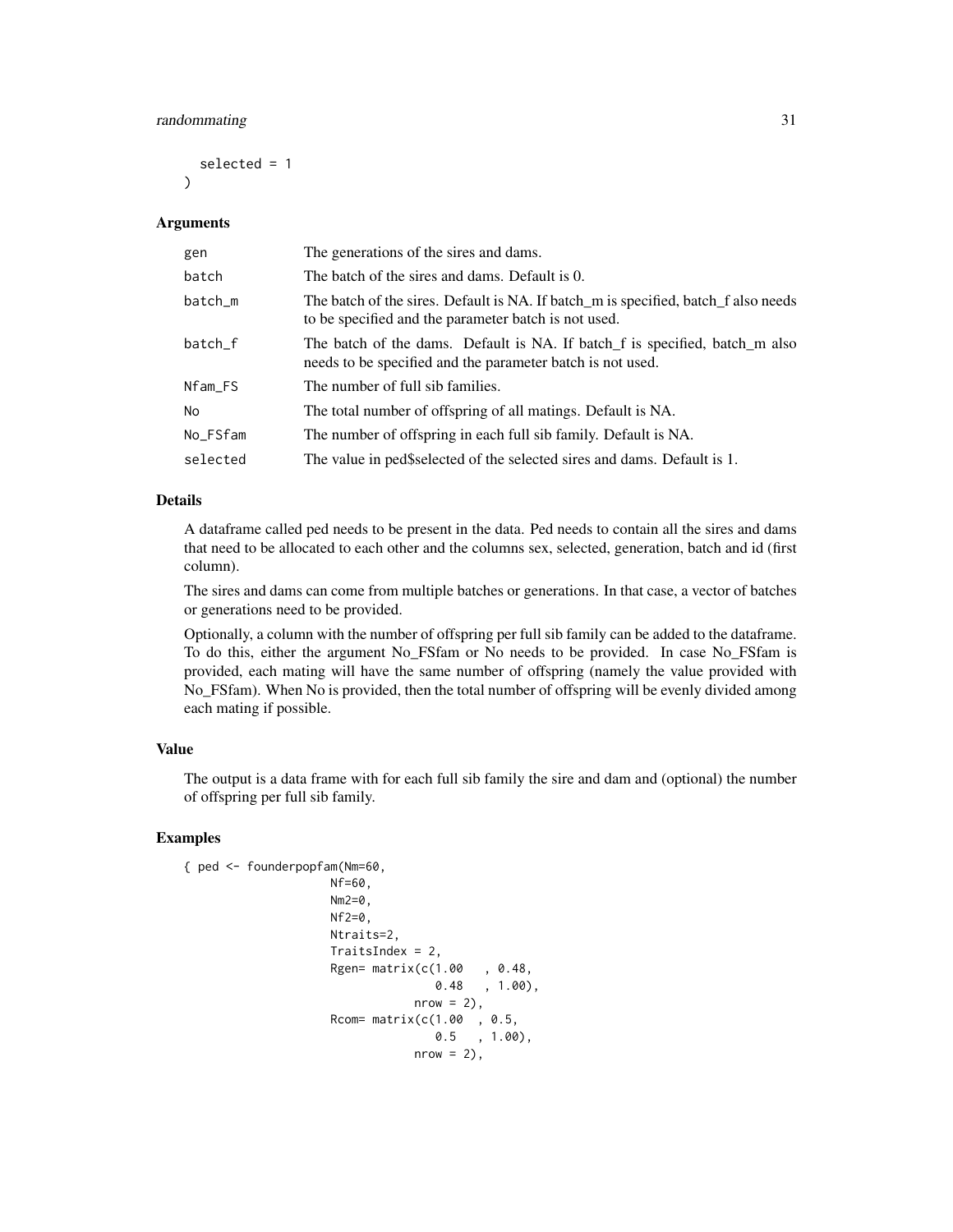<span id="page-31-0"></span>32 select

```
Rres= matrix(c(1.00 , 0.32,
                                   0.32 , 1.00),
                                nrow = 2,
                     mean=c(50,500),
                     a_var=c(200,8000),
                     c_var=c(150,1000),
                     e_var= c(250,12000))
Mating \leq randommating(gen = 0,
                      Nfam_FS = 120)
}
```
select *Selection*

## Description

Function to select selection candidates based on their Index, EBV or phenotype. ped\$selcand should be 1 for the selection candidates.

## Usage

```
select(
  gen,
 batch = \theta,
  select_on = "Index",
  trait,
 Ntraits = BPdata$Ntraits,
 Nm = BPdata$Nm,
 Nf = BPdata$Nf,
 max_FSfam = "all",mature_m = 1,
 matter_f = 1,
  selected = 1
)
```

| gen       | The generation of the selection candidates. A vector with multiple generations<br>can be provided.                                      |
|-----------|-----------------------------------------------------------------------------------------------------------------------------------------|
| batch     | The batch of the selection candidates. Default is 0. It is possible to provide a<br>vector with multiple batches.                       |
| select_on | Options: "Index", "EBV" or "Phenotype". For "EBV" and "Phenotype", also the<br>trait need to be specified in 'trait'. Default is Index. |
| trait     | Which trait or EBV the selection is base on when option "EBV" or "Phenotype"<br>is choosen in 'select on'.                              |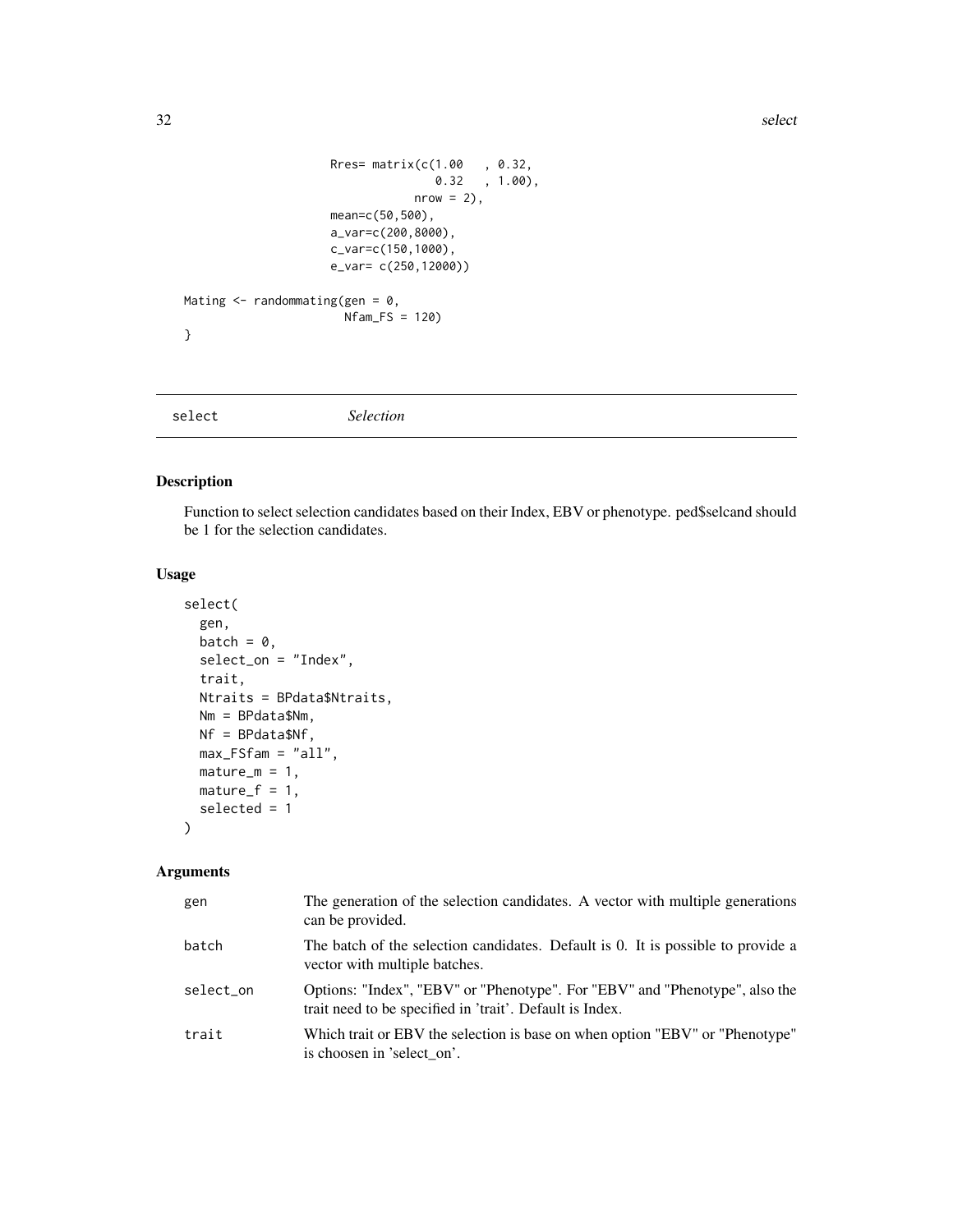select 33

| Ntraits   | Number of simulated traits. Does not need to be specified if Ntraits is specified<br>in a list called 'BPdata'.                    |
|-----------|------------------------------------------------------------------------------------------------------------------------------------|
| Nm        | Number of males to select.                                                                                                         |
| Nf        | Number of females to select.                                                                                                       |
| max_FSfam | Maximum number of sibs that can be selected per full sib familie. Default is<br>'all'.                                             |
| mature_m  | Proportion of male selection candidates that is assumed to be mature and avail-<br>able at the moment of selection. Default is 1   |
| mature_f  | Proportion of female selection candidates that is assumed to be mature and avail-<br>able at the moment of selection. Default is 1 |
| selected  | The value assigned to ped\$selected for the selected animals, default is 1.                                                        |

#### Value

This function will change the data frame called 'ped'. Fish that are selected will be assigned a value to their column 'selected'.

```
ped <- founderpopfam(Nm = 60,
                    Nf = 60.
                    Nm2 = 0,
                    Nf2 = 0,
                    Ntraits = 2,
                    TraitsIndex = 2,
                    Rgen = matrix(c(1.00, 0.48,0.48 , 1.00),
                                nrow = 2,
                    Rcom = matrix(c(1.00, 0.5,0.5 , 1.00),
                                nrow = 2,
                    Rres = matrix(c(1.00, 0.32,0.32 , 1.00),
                                nrow = 2,
                    mean = c(50, 500),
                    a_Var = c(200, 8000),
                    c_{var} = c(150, 1000),
                    e_var = c(250,12000))
Mating \leq randommating(gen = 0,
                      Nfam_FS = 120)
for(fam in 1: nrow(Mating)){
ped <- offspringFSfam(gen = 1,
                     No = 100,probmale = 0.5,
                     sire = Mating$Sire[fam],
                     dam = Mating$Dam[fam],
                     Ntraits = 2,
                     TraitsIndex = 2,
```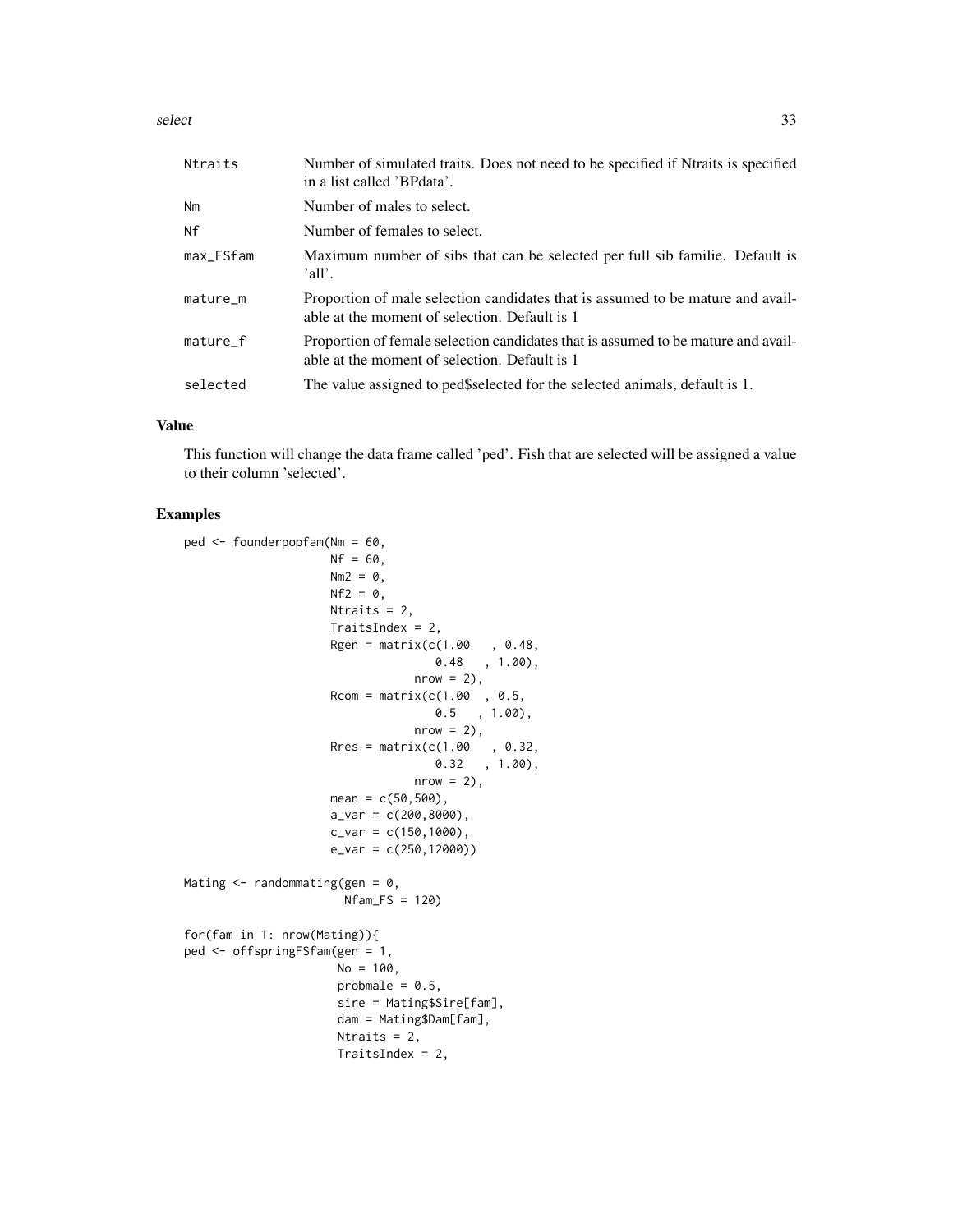```
Rgen = matrix(c(1.00, 0.48,0.48 , 1.00),
                                 nrow = 2),
                     Rcom = matrix(c(1.00, 0.5,0.5 , 1.00),
                                 nrow = 2,
                     Rres = matrix(c(1.00, 0.32,0.32 , 1.00),
                                 nrow = 2,
                     a_{var} = c(200, 8000),
                     c_{var} = c(150, 1000),
                     e_var = c(250,12000))
}
ped <- preselphen(gen = 1,
                 Nenv = 2,
                 Npresel = c(25, 15),
                  trait = 1,
                 Ntraits = 2)
ped <- avail_selection(gen = 1,
                      presel = 1,
                       surv = 0.9ped <- breeding_values(gen = 1,
                      TraitsIndex = 2,
                      EBV = "GEBV",GenomLength = 11.3,
                      Ne = 100,
                      SizeTraining = nrow(ped[ped$preselected ==2,]),
                      Ntraits = 2,
                      a_{var} = c(200, 8000),
                      h2 = c(0.33, 0.38)ped <- select(gen=1,
                 Nm = 60,
                 Nf = 60,mature_m = 0.5,
                 matter_f = 0.4,Ntraits = 2)
```
survive *Survive*

## Description

Function to randomly select which fish from an environment 'survive': fish that don't are not preselected anymore for that environment. This is done by assigning 0 to the 'presel' variable of the fish.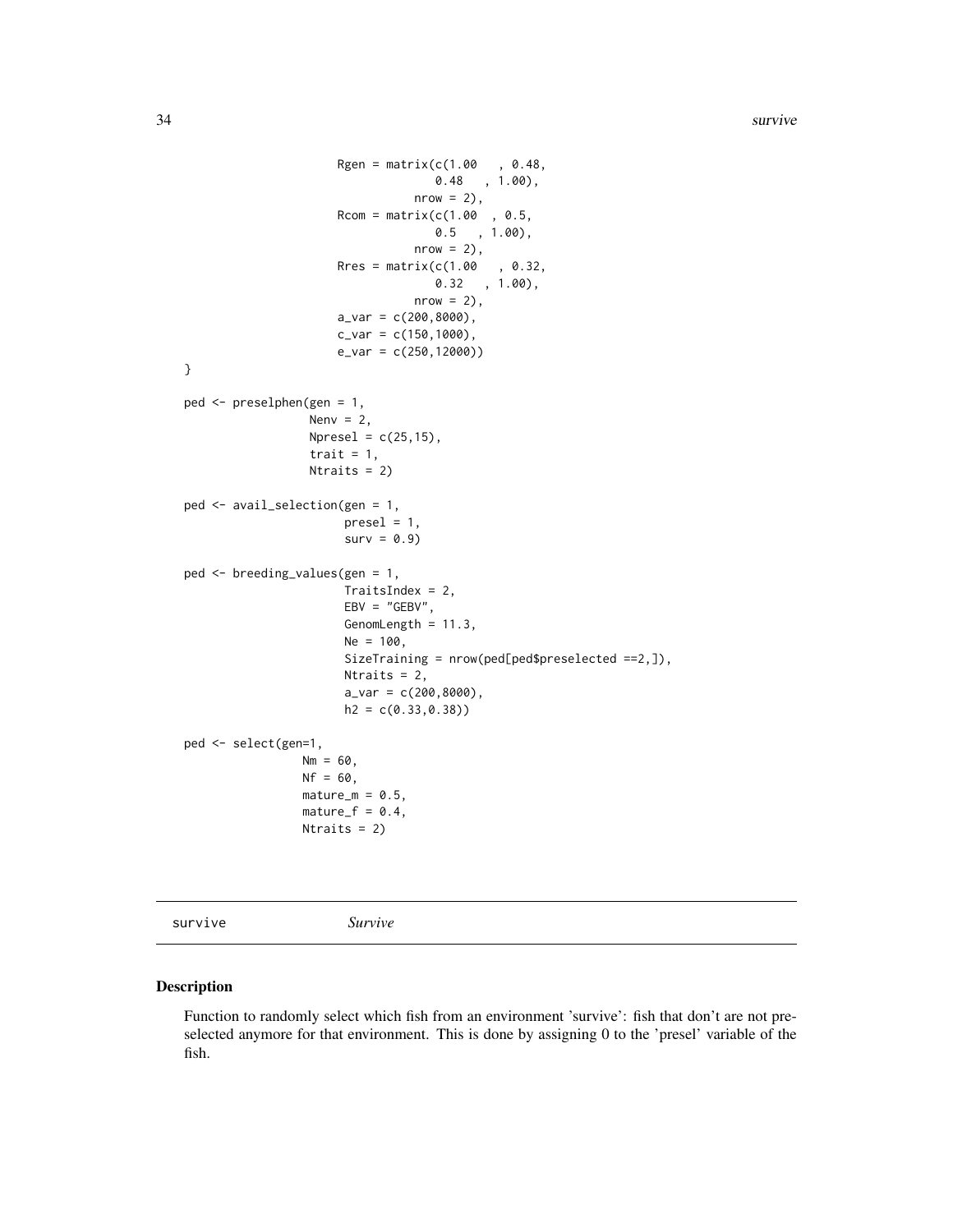#### survive 35

#### Usage

survive(gen, batch =  $0$ , presel, surv = NA, fish\_per\_FSfam = NA)

#### Arguments

| gen    | The generation of the fish                                                                                                                                                                                          |
|--------|---------------------------------------------------------------------------------------------------------------------------------------------------------------------------------------------------------------------|
| batch  | The batch of the fish. Default is 0. It is possible to provide a vector with multiple<br>batches.                                                                                                                   |
| presel | Identifies the environment. Fish first need to be pre-selected.                                                                                                                                                     |
| surv   | Proportion of fish that is assumed to survive. Either surv or fish per FSfam<br>need to be provided.                                                                                                                |
|        | fish_per_FSfam The number of fish that survives per full sib family. Fish are randomly se-<br>lected within a full sib family if fish_per_FSfam is specified. Either surv or<br>fish_per_FSfam need to be provided. |

#### Value

This function will make changes to the data frame 'ped'. Pre-selected fish that do not survive will get a zero in their column 'preselected'.

```
ped <- founderpopfam(Nm = 60,
                    Nf = 60,
                    Nm2 = 0,
                    Nf2 = 0,
                    Ntraits = 2,
                    TraitsIndex = 2,
                    Rgen = matrix(c(1.00, 0.48,0.48, 1.00),
                                nrow = 2,
                    Rcom = matrix(c(1.00, 0.5,0.5 , 1.00),
                                nrow = 2,
                    Rres = matrix(c(1.00, 0.32,0.32 , 1.00),
                                nrow = 2,
                    mean = c(50, 500),
                    a_{var} = c(200, 8000),
                    c_{var} = c(150, 1000),
                    e_var = c(250,12000))
Mating \leq randommating(gen = 0,
                      Nfam_FS = 120)
for(fam in 1: nrow(Mating)){
ped <- offspringFSfam(gen = 1,
                     No = 100,probmale = 0.5,
                     sire = Mating$Sire[fam],
```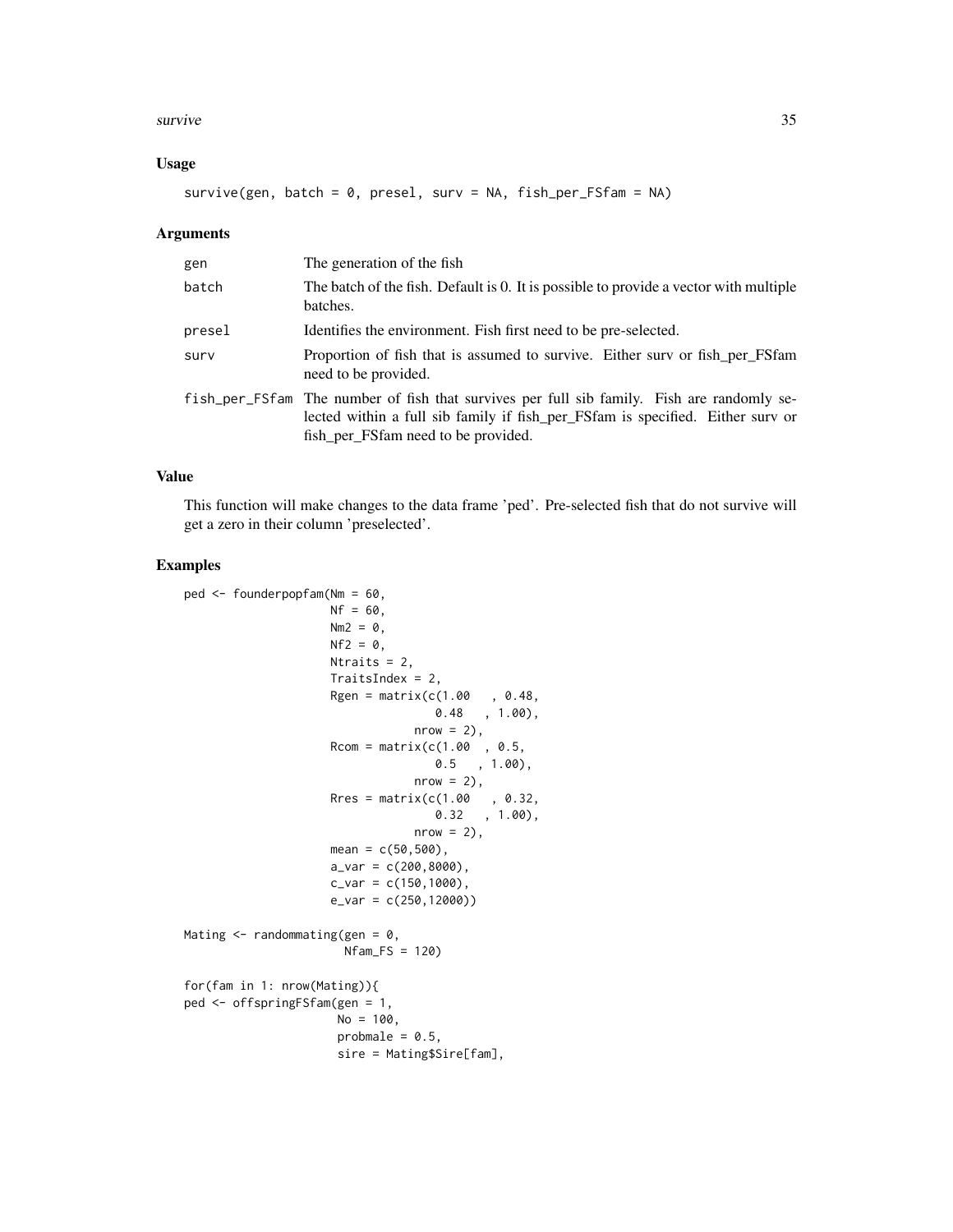```
dam = Mating$Dam[fam],
                     Ntraits = 2,
                     TraitsIndex = 2,
                     Rgen = matrix(c(1.00, 0.48, 0.48)0.48 , 1.00),
                                 nrow = 2,
                     Rcom = matrix(c(1.00, 0.5, 0.5)0.5 , 1.00),
                                nrow = 2,
                      Rres = matrix(c(1.00, 0.32,0.32 , 1.00),
                                 nrow = 2,
                     a_{var} = c(200, 8000),
                     c_{var} = c(150, 1000),
                     e_var = c(250,12000))
}
ped <- preselphen(gen = 1,
                 Nenv = 2,
                 Npresel = c(25, 15),
                 trait = 1,
```
Ntraits =  $2$ )

```
ped <- survive(gen = 1,
             presel = 2,surv = 0.8
```